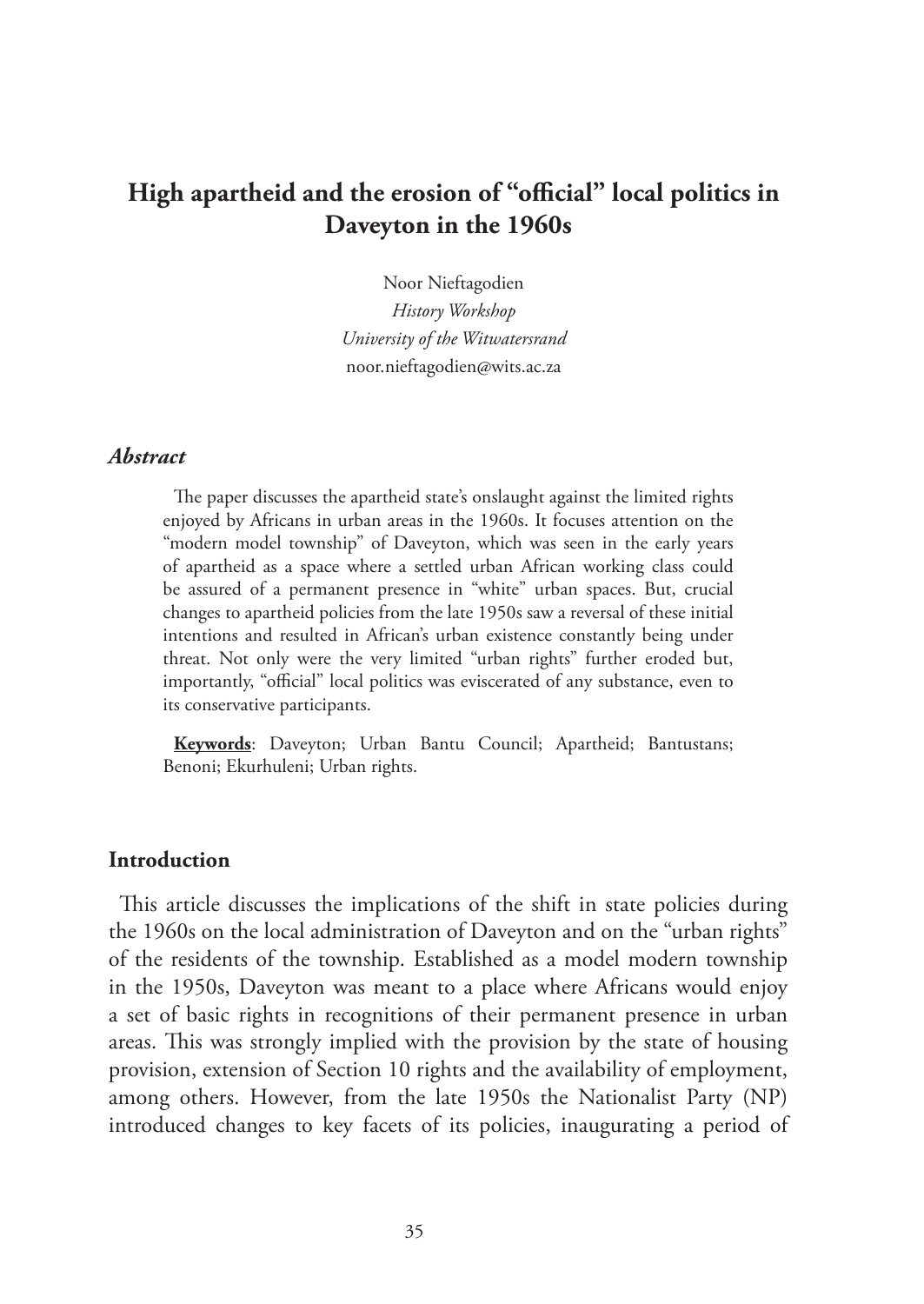"high apartheid".1 Whereas in the first decade of apartheid the government insisted on a strict differentiation between "detribalised"(urbanised) and "tribal" (rural) Africans, now it abandoned this distinction and assigned all Africans to one or other rural-based ethnic group.2 The promulgation of the Promotion of Bantu Self-Government Act in 1959 signalled the government's intention to politicise ethnicity. Henceforth all Africans would be tied to a "tribal" community and authority. Two implications flowed from this piece of legislation. First, Africans were denied a permanent status in the urban areas and, consequently, also any urban rights. Second, systems would be devised for the different "races" or ethnic groups (as defined by the ideologues of apartheid) to develop separately. This concept of separate development, Posel has explained, "was largely the ideological means to legitimise the denial of the franchise to Africans."3

A central aim of these new policies was to reverse African urbanisation. As a result in the 1960s various pieces of legislation were introduced to push Africans back to the reserves. In the words of a leading government minister, MC Botha, all "natives without work or who, as approved workers, have misbehaved, must disappear out of white South Africa, back to the reserves."4 The implication of this renewed and ideologically-driven policy was that only those Africans who acquiesced to white authority and were deemed to contribute usefully to the white economy would be permitted in white cities. Previous concessions made to Africans, such as Section 10 rights and homeownership, came under attack in the 1960s. African women especially found their position in the urban areas rendered precarious and vulnerable to being endorsed out of the towns.<sup>5</sup> The promotion of "homelands" also resulted in a massive re-allocation of resources away from the urban areas to the reserves. The consequences of these policies in Daveyton were to undermine the possibility of any kind of "official" local politics, as the state attempted systematically to dismantle any vestige of urban permanency for Africans.

<sup>1</sup> D Posel, *The making of apartheid..., 1948-1961: Conflict and compromise* (Oxford, Clarendon Press, 1991), Chapter 9.

<sup>2</sup> D Hindson, *Pass controls and the urban African proletariat in South Africa* (Johannesburg, Ravan Press, 1987), pp. 60-68; S Terreblanche, *A history of inequality in South Africa, 1652-2002* (Pietermaritzburg, University of Natal Press, 2002) pp. 312-325.

<sup>3</sup> D Posel, *The making of apartheid...,* p. 231.

<sup>4</sup> J Lazar, "Verwoerd versus the 'Visionaries', The South African Bureau of Racial Affairs (Sabra) and Apartheid, 1948-1961", P Bonner, P Delius & D Posel (eds), *Apartheid's genesis, 1935 –1962* (Johannesburg, Ravan Press, 1993), p. 381.

<sup>5</sup> HJ Simons, *African women: Their legal status in South Africa* (London, C Hurst & Co., 1968), pp. 281-283.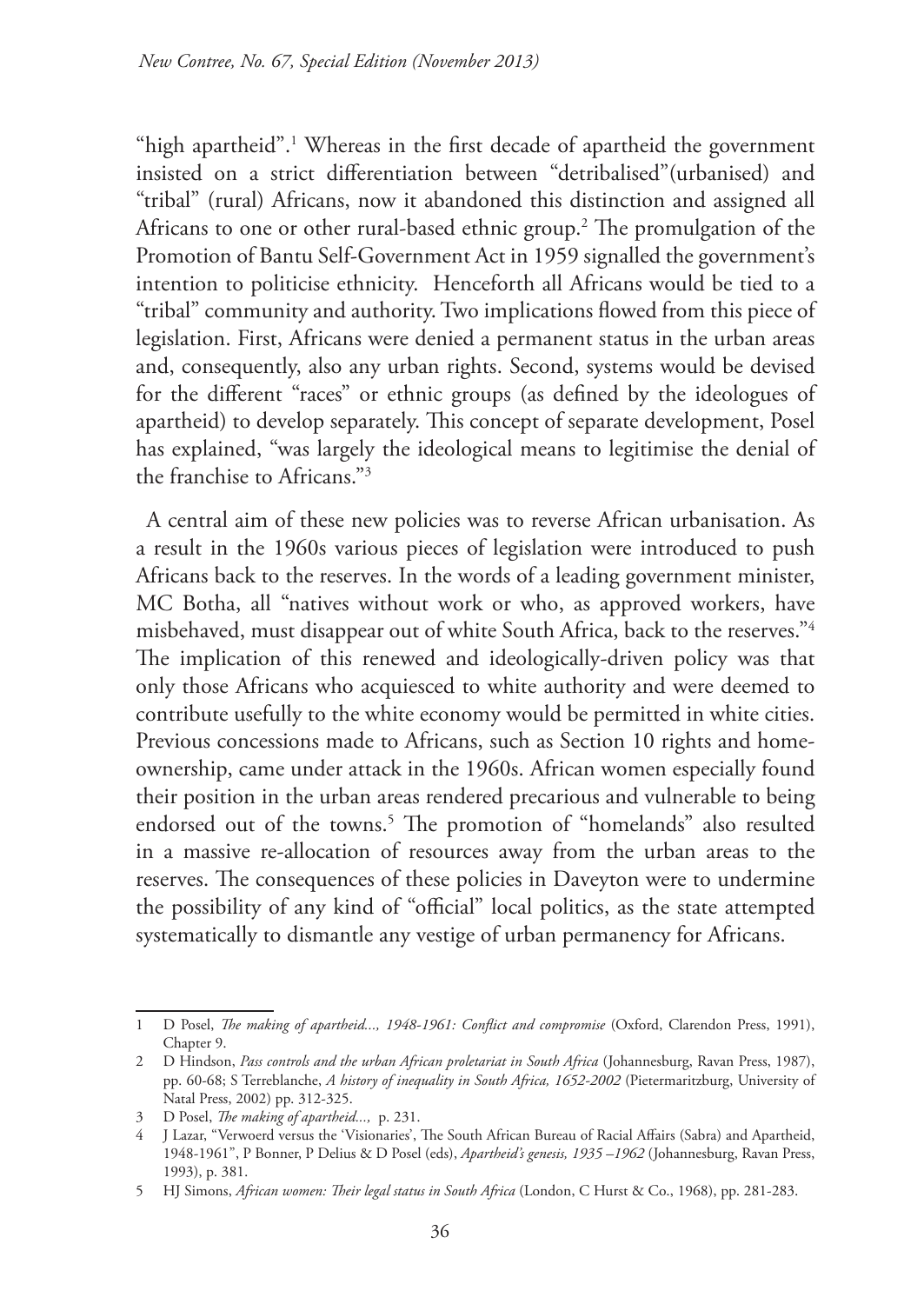### **Local authorities brought under control of central government**

Until the late 1950s the central government encountered opposition from municipalities in the main urban areas that were under the control of opposition parties, resulting in delays in the implementation of its policies such as the declaration of Group Areas and forced removals. Benoni, which was a stronghold of the United and Labour Parties, was often among the most vocal opponents of NP policies especially when the application thereof threatened additional financial burdens on the municipality or was deemed adversely to affects its plans for local industrial development. However, the relationship between the two tiers of state, which was somewhat tense and even adversarial in the early days of apartheid, was transformed from the late 1950s into a fundamentally co-operative one. J.E. Mathewson, Benoni's leading administrator of Native Affairs address in 1960 to the Institute of Administrators of Non-European Affairs (IANA) explicitly endorsed the policy of separate development and praised Verwoerd's declaration that "homelands"would have their own cities "where self-rule will apply in the towns, with the management entirely in the hands of the Bantu."6 For Mathewson the government's "homelands" strategy could therefore be reconciled with his own support for the development of African urbanites. With ideological convergence achieved between two apparently opposing approaches, a period of unprecedented co-operation between the UP-controlled municipality and the NP government was established. The former believed the NP's new policies acknowledged the permanent urbanisation of Africans and township residents' ability to handle certain aspects of their own local governance.7

At the same time, the NP's electoral ascendancy at all levels of government virtually guaranteed compliance by the vast majority of municipalities. Moreover, its control over local authorities was enhanced by changes to the structure and functioning of Transvaal's municipalities. The Local Government (Administration and Elections) Ordinance of 1960 centralised authority in the hands of smaller and less accountable Management Committees.8 Until then Councils operated on the basis of standing committees, which were responsible for carrying out various municipal functions. Henceforth, these functions were centralised in the hands of a Management Committee, which

<sup>6</sup> Record of proceedings of the ninth annual conference of the Institute of Administrators of Non-European Affairs (IANA), 1960.

<sup>7</sup> Government Publications, University of the Witwatersrand, *Hansard*, National Assembly Debates, 15 June 1961, columns 8214-8217, Mr Ross, MP (Benoni).

<sup>8</sup> *Municipal Affairs*, 26, 305 (January 1961), p. 5.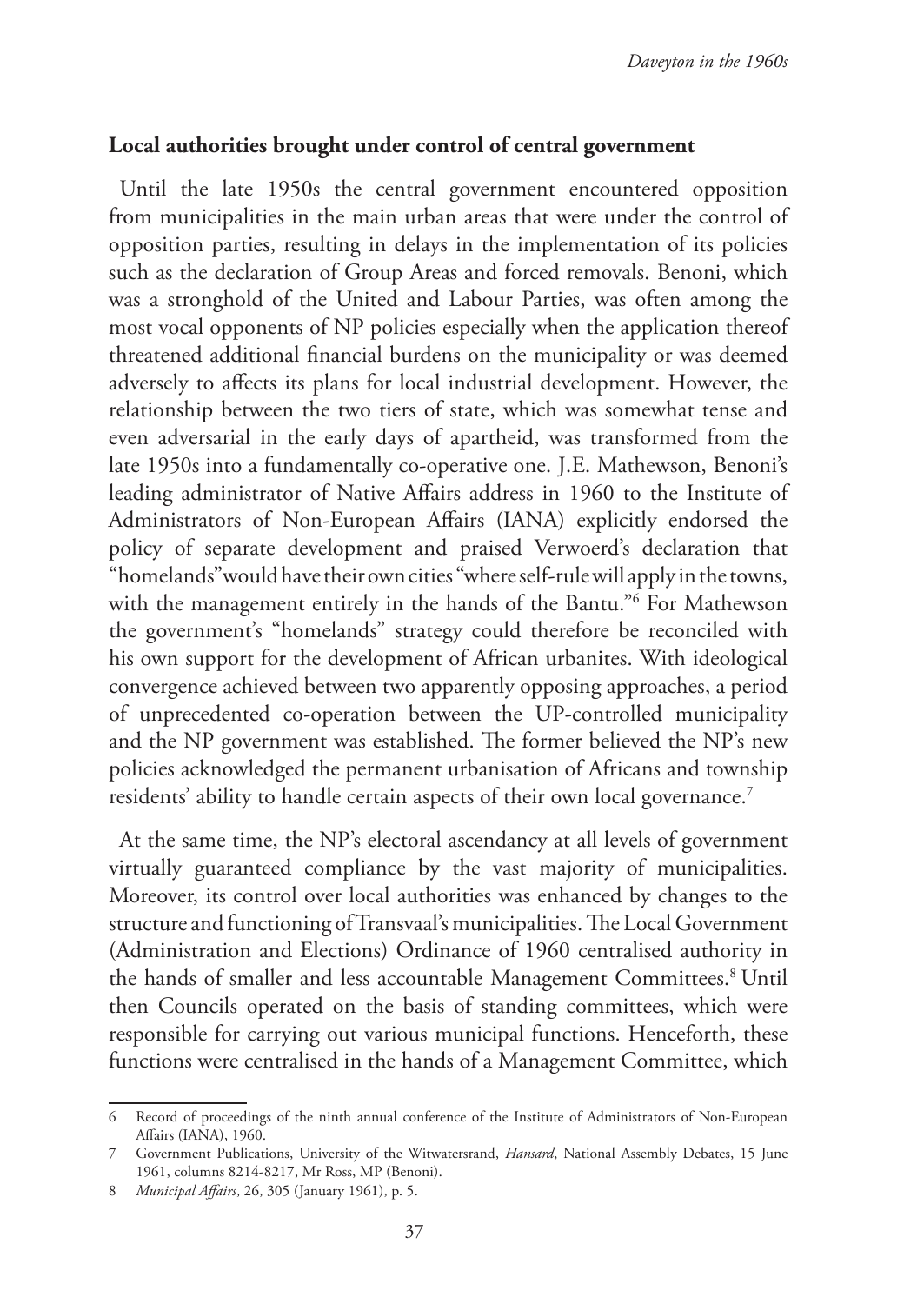effectively served as cabinet at the local state level. Under the new system Council elections were only held every five years, instead of the existing three years, thereby reducing the influence the electorate might have on Councillors. The centralisation of authority in the councils mirrored the concentration of power in the higher echelons of the state. In both instances opposition was consciously marginalised and rendered increasingly ineffective. At a local level, it may be argued, the NP's electoral advances plus the creation of Management Committees tended to transform municipalities into compliant executors of government policy.

The effects of the national political realignment were of enormous consequence for Benoni, especially its African population. Notwithstanding continued differences between Benoni and the government, the municipality proved to be an even more reliable local arm of the state than it was in the fifties. Mathewson saw the role of the municipality as a conveyor belt for state policy. "An Act of parliament", he informed local politicians from Daveyton, "could not be changed by the Council no matter how it felt nor could it be changed by him even if he liked to do so… It was his duty to carry out the State's policy and he could not fight against it."9 The primary consequence of the growing collegial relations between the local authority and the government was that control over urban Africans became easier to effect. Government policies affecting African townships and their residents were henceforth implemented virtually without opposition from the municipalities.<sup>10</sup> This was especially evident in the creation of Urban Bantu Councils in the 1960s.

### **Urban Bantu Councils**

Advisory Boards for African locations were established from the 1920s to serve as mechanisms of liaison between location residents and white municipal authorities. They were explicitly denied any real power and their overall functions were limited to an advisory capacity. In addition, municipalities were neither obliged to consult the Advisory Boards nor take into account any recommendations by them. The usefulness of Advisory Boards depended on the willingness of local authorities to consult them on township

<sup>9</sup> University of the Witwatersrand Library (UWL), Historical Papers (HLP), Report of the Daveyton UBC, 20 March 1964, Minutes of the Daveyton UBC, 25 February 1964.

<sup>10</sup> See for example the discussion on the shifts in relations between the central and local tiers of state in S Bekker & R Humphries, *From control to confusion: The changing role of Administration Boards in South Africa, 1971-1983*, (Pietermaritzburg, Shuter and Shooter, 1985).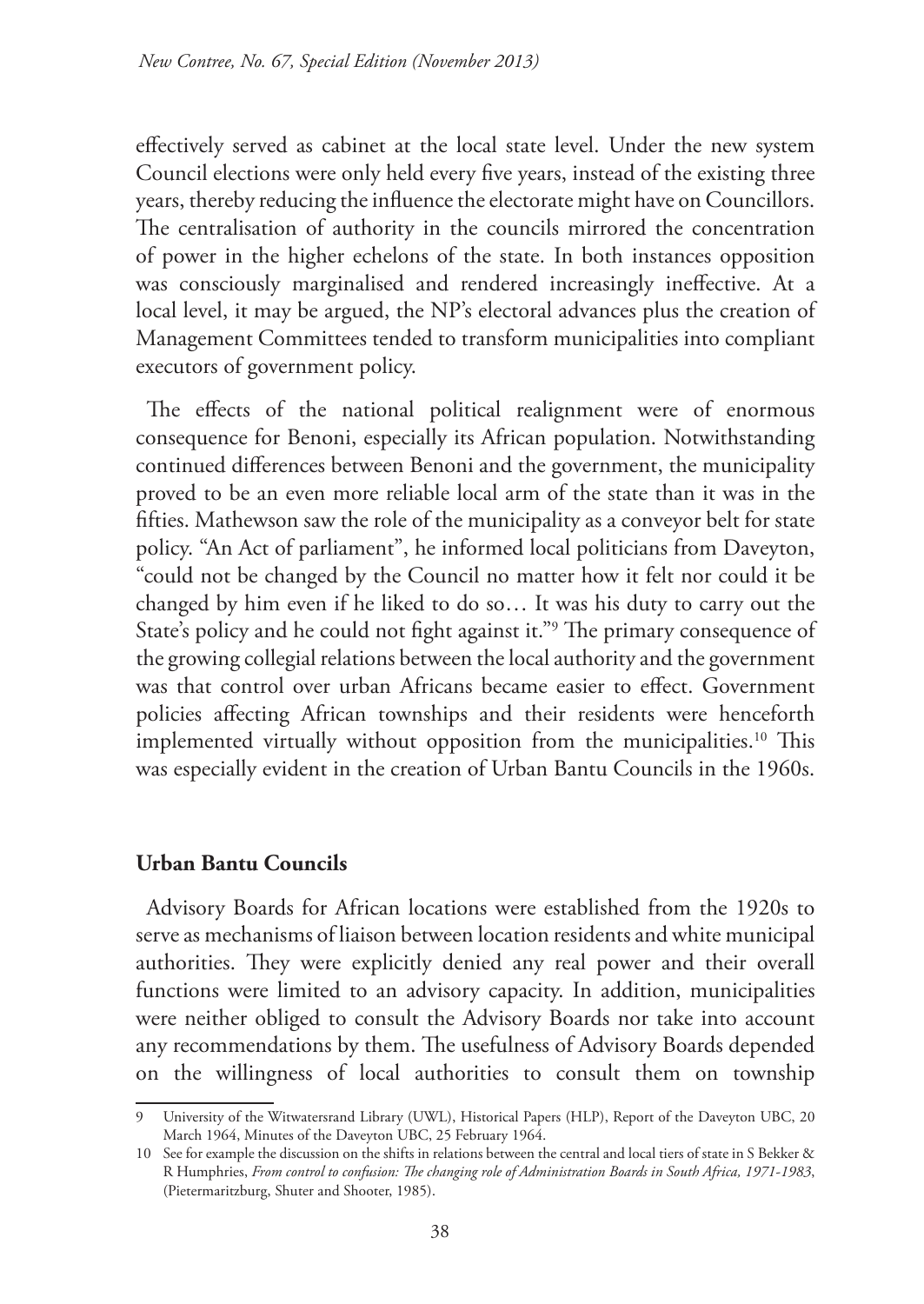administration matters.11 During the 1930s the conservative-dominated Advisory Boards were able to perform their perfunctory roles without too much opposition. In the subsequent two decades, however, the Communist Party of South Africa (CPSA) and the African National Congress (ANC) sought to utilise the Advisory Boards as platforms from which to propagate their views and to mobilise residents in campaigns to demands improvements from the authorities. As a result, as Baines has shown, many Advisory Boards ceased to function according to the government's prescription. Even then the alterations in the political configuration of the Boards had very little impact on the policies of the municipalities.

Moreover, from the early 1950s local black resistance was overwhelmingly concentrated on non-institutional mobilisation. These bodies were therefore rendered superfluous under the weight of the profound transformation of the place of Africans in urban areas. On the one hand, most Africans regarded them as ineffective vehicles for their political aspirations. On the other hand, the government perceived them as one more platform that had come under the sway of contentious urban blacks. In the late 1950s two broad views crystallised regarding the future of the Advisory Boards.

Conservative township politicians and some municipalities called for Advisory Boards to be given more powers to counter the "grievance among the Bantu… that they are not always consulted on matters affecting their interest."12 Mathewson saw himself as a pioneer in re-imagining the future of Advisory Boards arguing that it was imperative "to avoid placing the Advisory Board in a position where the members have no function but to sit back and criticize knowing that there is little possibility of their being called upon to face any repercussion arising from the implementation of the policy they may enunciate." But he and the Benoni Council had no intention of allowing the Advisory Board to influence important policy decisions, insisting they should only be involved in decision-making on "non-contentious nature". 13

A second view argued for the abolition of the Advisory Board system. WMM Eiselen (Secretary for Native Affairs from 1948 to 1960)<sup>14</sup> admitted that urban Africans were not interested in the Boards, with only a minority

<sup>11</sup> G Baines, "The contradiction of community politics: The African petty bourgeoisie and the New Brighton Advisory Board, c.1937-1952", *Journal of African History*, 35, 1994, pp. 81-82.

<sup>12</sup> JE Mathewson, *The establishment of a Bantu Township* (Pretoria, 1957), p. 195.

<sup>13</sup> JE Mathewson, *The establishment of a Bantu Township*, p. 196.

<sup>14</sup> I Evans, *Bureaucracy and race. Native administration in South Africa* (Berkeley, Univeristy of California Press, 1997), p. 57.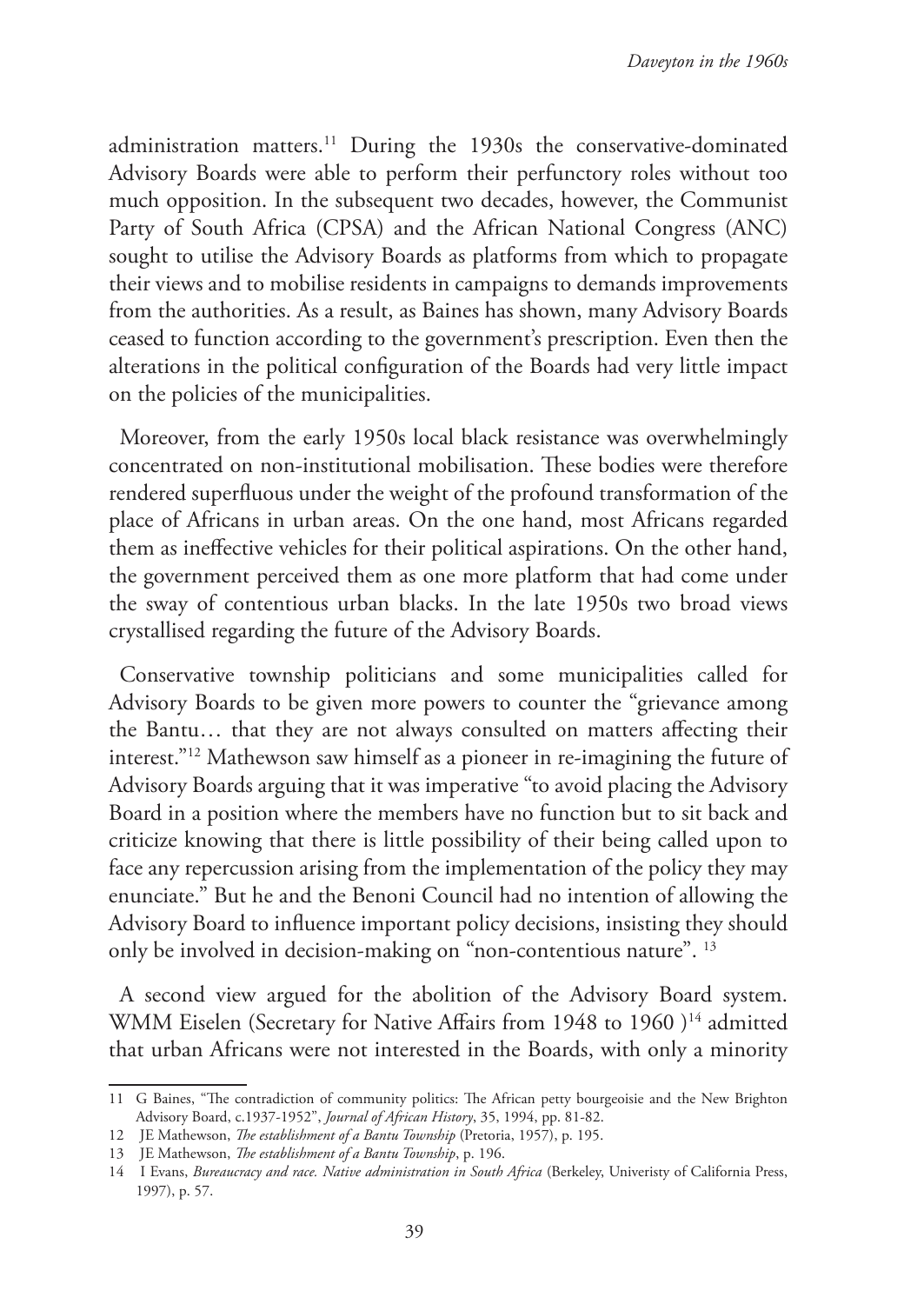of eligible voters bothering to register. Then there were complaints about the alleged pervasiveness of malpractices in the Advisory Boards, including "pre-election promises, [the] use of delaying tactics when amendment of regulations or estimates are considered, [the] influence of Shebeen Queens on elections [and the fact that] supporters of the majority group are almost exclusively recommended for the granting of business licences."15 A consensus was developing among state and municipal officials that the Advisory Boards system was inadequate and had to be replaced. Precisely what should replace them became the subject of much debate in the late fifties and early sixties.

Initially, when alternatives to the Advisory Boards were being considered it seemed the granting of some urban representation and more substantive powers to the successors of the Boards might be possible. However, the promulgation of the Promotion of Bantu Self-Government Act in 1959 and the repression that followed the Sharpeville Massacre scuppered in further consideration of extending substantive rights and responsibilities to the Urban Bantu Councils (UBCs). The ideology of 'separate development" had little to do with the actual physical, social and economic development of the reserves. Its main aim was to deny Africans political rights in "white South Africa" by creating ethnically defined political entities where all Africans would supposedly have the opportunity to exercise the franchise. From this point on the government was determined to associate, by whatever means, the political aspirations of African people to the ethnic "homelands". This had a profound influence on the state's approach to the creation of local authorities in urban African townships.16

The parliamentary debate on the Urban Bantu Council Bill revealed both the government's objectives in establishing these bodies and the flaws inherent in them. In his motivation for the Bill, the Minister of Bantu Administration and Development argued that the government was "creating the possibility for the Bantu to take the initiative themselves to a very large extent in matters relating to their residential areas". He added that municipalities would have the authority to delegate powers to the new Councils and urged them to fulfil this responsibility.<sup>17</sup> Even now it was apparent that the proposed powers, which were to be delegated to the UBCs, would be severely circumscribed.

<sup>15</sup> Record of the proceedings of the seventh annual conference of IANA, 1958. Quoted in speech by Eiselen.

<sup>16</sup> See for example, P Bonner & N Nieftagodien, Kathorus & Ekurhuleni, and P Bonner & L Segal, *Soweto - A history* (Johannesburg, Maskew Miller Longman, 1999).

<sup>17</sup> Republic of South Africa (RSA), Minister of BAD address to parliament, *Hansard*, Assembly Debates, cols. 8141-8142, 15 June 1961 .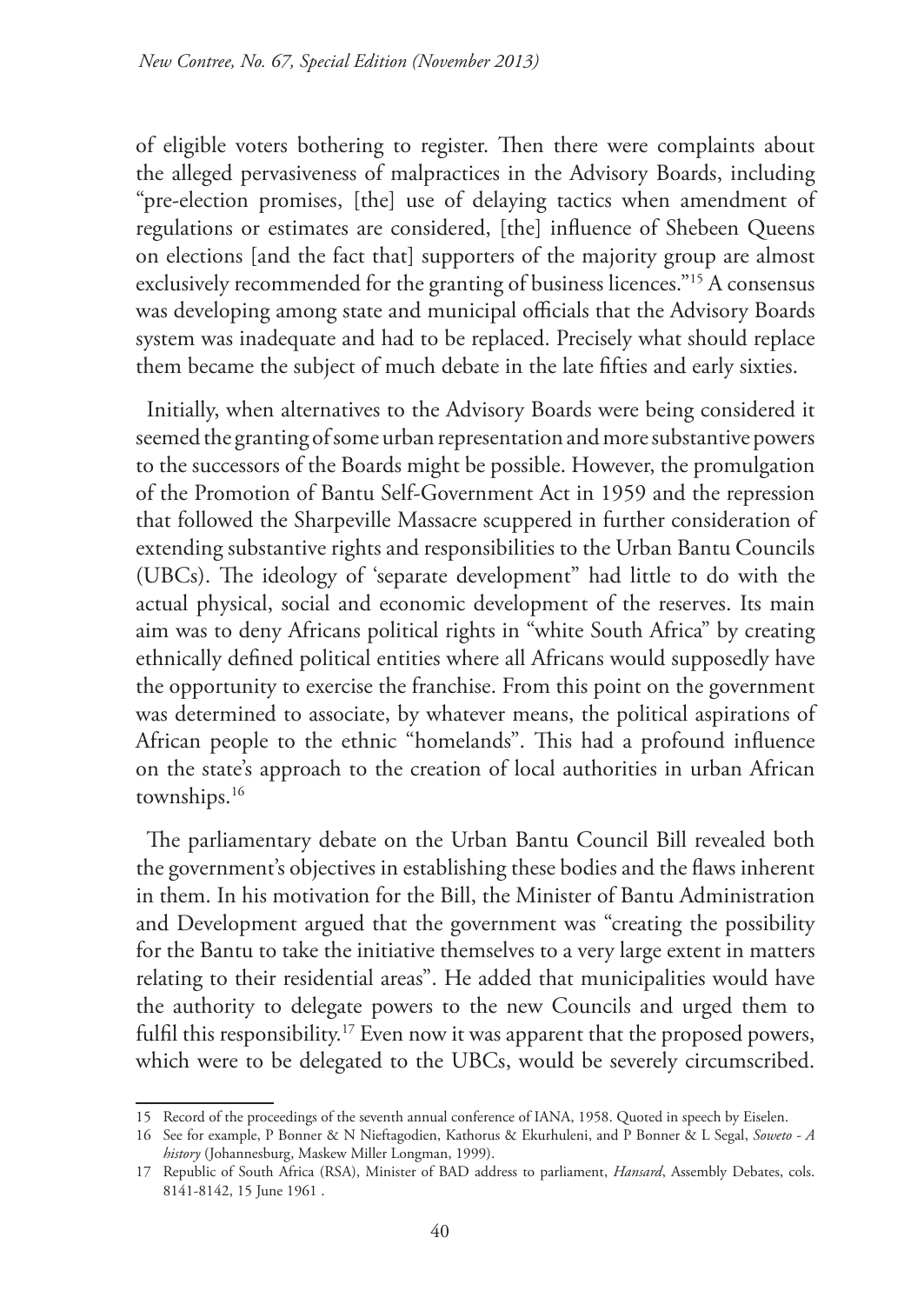The Minister explained that the UBCs would be given powers to "co-operate in the laying out of streets, the improvement of streets, etc. and in future we hope also in connections with the provision of electric light, etc. and that they will also be able to co-operate in respect of the laying out of playgrounds."<sup>18</sup> The opposition Progressive Party dismissed the new Bill as being merely "a façade which pretends to give administrative powers to the urban Bantu" because any power that a local authority might agree to confer to the Bantu Council would have numerous conditions attached to it, effectively rendering it powerless.19 Despite these objections the government pressed ahead with its plan to introduce the new system of pseudo local authorities in urban African townships.

Crucially, Verwoerd insisted that any new local authority for urban Africans must be defined "on an ethnic basis because the greatest success is achieved where the relationship with traditional custom and the Native's respect for his traditional authority is retained… It is necessary for them to revert back to this system for the sake of peace and order and especially for the welfare and good progress of the Native himself."20 As early as 1954, at a meeting with Pedi chiefs, Verwoerd suggested these aims might be achieved by installing "tribal representatives" in urban townships. The government claimed chiefs were becoming concerned about their "children" in the cities who had "drifted away from the tribe". Verwoerd outlined his two-pronged plan to address these concerns: 21

The one is to allow your "children" to live together as a community in one portion of the urban area (ethnic grouping). The tribal chiefs must [also] have representatives in the cities who will be in constant touch with their people so that they may know where their "children" can be found.

Even though the government acknowledged serious shortcomings among Advisory Boards, it is evident from the discussions in official forums that its initial suggestions to create new bodies with substantial powers to administer the townships were shelved in favour of what turned out to be little more than a name change. In practice the only material change to the Advisory Boards was the provision made for chiefs" representatives. This was partly

<sup>18</sup> RSA, *Hansard*, Assembly Debates, col. 8143, 15 June 1961.

<sup>19</sup> RSA, *Hansard*, Assembly Debates, cols. 8141-8142, 15 June 1961, contribution to the debate by Helen Suzman, col.8165.

<sup>20</sup> University of the Witwatersrand Library, Record of the proceedings of the fifth annual conference of IANA, September 1956, Address by HF Verwoerd.

<sup>21</sup> University of the Witwatersrand Library, Record of the proceedings of the seventh annual conference of IANA, 1958, Quoted in speech by WM Eiselen.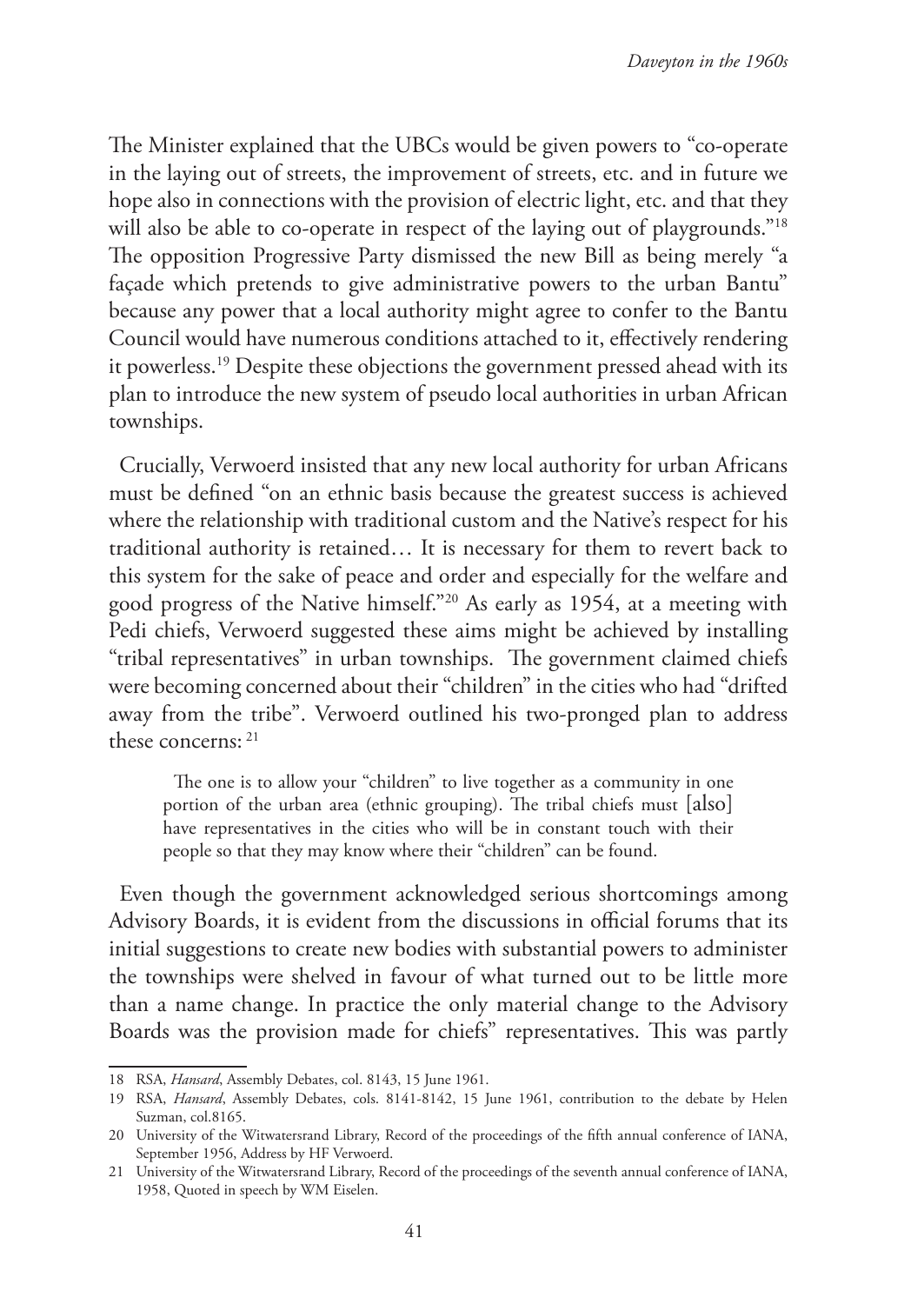because Advisory Boards had stopped being platforms for the advocacy of oppositional politics and were therefore of less concern to the authorities. The silencing of the opposition in the early sixties also meant the government was under considerably less pressure to create township administrative authorities with any real powers. Under the circumstances, the government opted for minimal change.

The UBC Act was finally promulgated in 1961, but elicited very little public interest. On the East Rand a division emerged in attitudes towards the UBC between those townships created in the fifties and sixties and the old locations. Daveyton, KwaThema, Thokoza and Vosloorus established UBCs, while Payneville, Benoni Location and Katlehong refused to do so. The Payneville Advisory Board complained that the creation of UBC was a step in the wrong direction. Expressing a widely held view (or hope) among township Councillors at the time the Board said it "was looking forward to the time when Native Councillors would sit side by side with their White Counterparts and not a Council elected on a tribal basis to implement tribalism."22 Similar attitudes were articulated by politicians of the other old locations. The remaining residents of the old locations had generally resided there for many years and in the parlance of the time were thoroughly detribalised. In addition many of them were also standowners who were involved until the mid-sixties in opposing the government's forced removals schemes.

What became apparent in the decade or so after the promulgation of the aforementioned piece of legislation was that the Daveyton Advisory Board seemed oblivious to the flaws in the UBC system. It was the first to apply for the establishment of an Urban Bantu Council, which was duly inaugurated in November 1963. At the time the Councillors appeared convinced a new era had dawned for the administration of Daveyton, namely, that they would be given increasing authority to run the township. This belief was derived from an over-optimistic interpretation of the legislation and faith in the willingness of the Benoni Council to delegate significant powers to the UBC. Contrary to the expectations of the township Councillors, the creation of the new body was not followed by an extension of its powers. The ensuing contestations that occurred in the 1960s are the subject of the following section.

<sup>22</sup> Central Archives Depot (CAD), Municipality of Springs (MSP), 1/2/1/10, Minutes of the Management Committee, Meeting, report of the Payneville Advisory Board meeting held on 21 November 1961.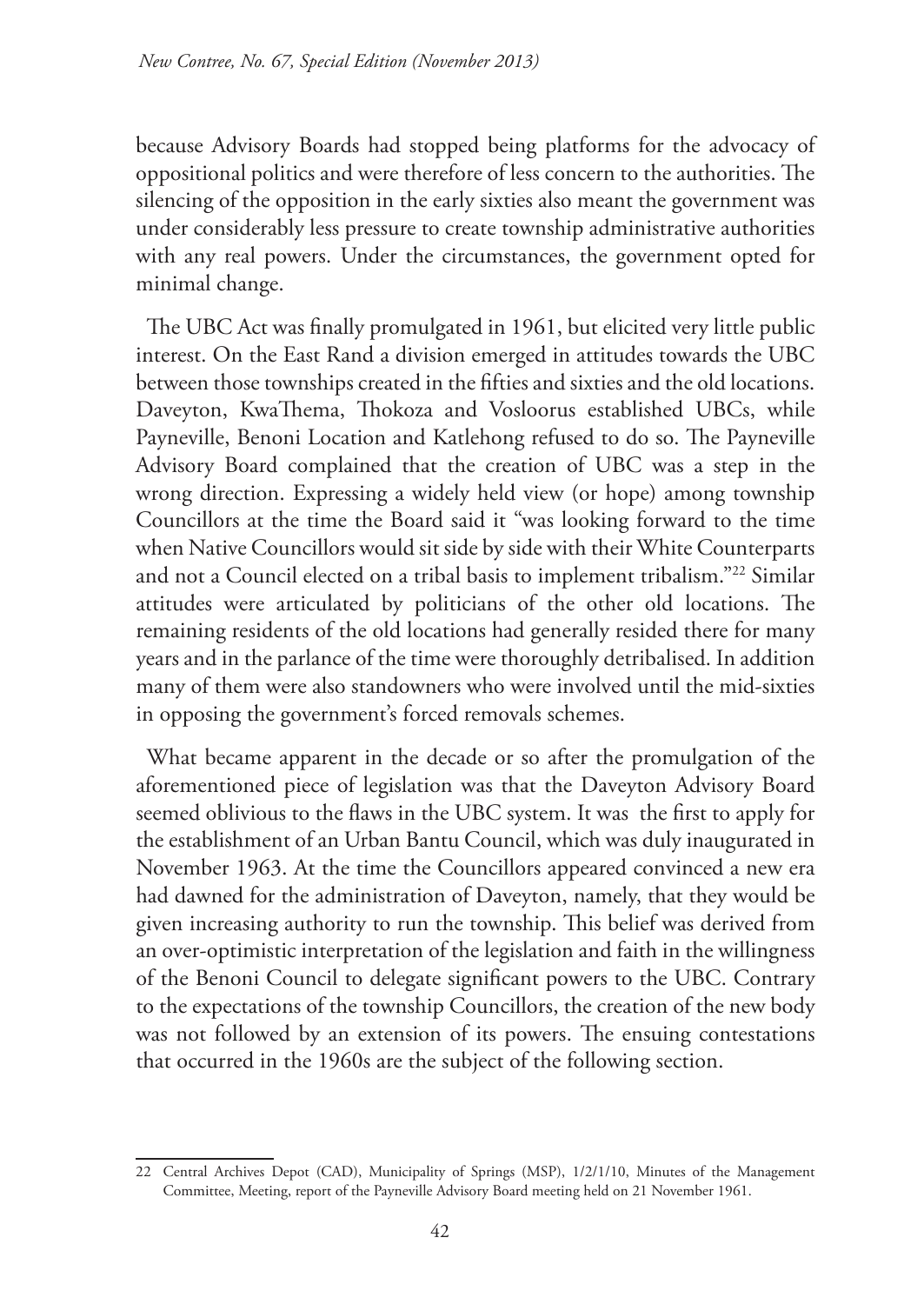### **UBC's hope for more powers**

In the 1940s and early 1950s Benoni experienced a massive influx of Africans from the rural areas, resulting in the proliferation of squatter settlements. In conjunction with the central government, the Benoni Council established Daveyton township in the mid-1950s to house this new African population. Daveyton was widely regarded as a 'model township', due the careful planning that went into its location in relation to industry and white residential areas, it provision of housing and grid-like layout and for being one of the first townships to implement ethnic segregation.<sup>23</sup> The Benoni Council's instant endorsement of the Advisory Board's proposal to establish a UBC heightened expectations that the new body would differ substantially from its predecessor, as did its inauguration in December 1963 which was accompanied by much fanfare and praises from the authorities. Daveyton's Councillors embraced their new positions with considerable enthusiasm and within months of the launch requested the delegation of additional powers. More pertinently, the UBC requested that the Benoni Management Committee consult it on all matters pertaining to Daveyton before taking any decisions. This became the major source of contention between the newly formed body and white authorities. Councillor Bookholane was eager to confirm the status of the UBC and objected to the existing practice of the UBC being informed after the Town Council had taken decisions.<sup>24</sup> Mr. SM Sinaba, the Daveyton resident elected to the Transkei Parliament, was even more forthright and appealed to Councillors to "claim their rights and those of their people." 25 But the simply refused to accede to any of these requests. From this point on the UBC experienced one disappointment after another in its attempts to acquire additional powers. Theoretically, new powers and responsibilities could be conferred on the UBC but any decision of this sort required endorsement from the Bantu Affairs Department, Provincial Administration and the local authority. Even if the local authority proposed a transfer of power, the Minister had the final authority and could, if he wished, rescind any such measure.26 Thus the possibility of UBCs acquiring any substantive authority was unlikely. In fact, subsequent requests for the extension of powers, even on seemingly uncontroversial matters, were immediately rebuffed by the

<sup>23</sup> P Bonner & N Nieftagodien, *Ekurhuleni: The making of an urban region* (Johannesburg, Wits University Press, 2012), pp. 71-75; 94-98.

<sup>24</sup> UWL, HLP, Records of Daveyton Urban Bantu Council, 24 April 1964.

<sup>25</sup> UWL, HLP, Records of the Daveyton Urban Bantu Council, 11 December 1964.

<sup>26</sup> RSA, UBC Act, Act 79 of 1961, Section 4(2)(e).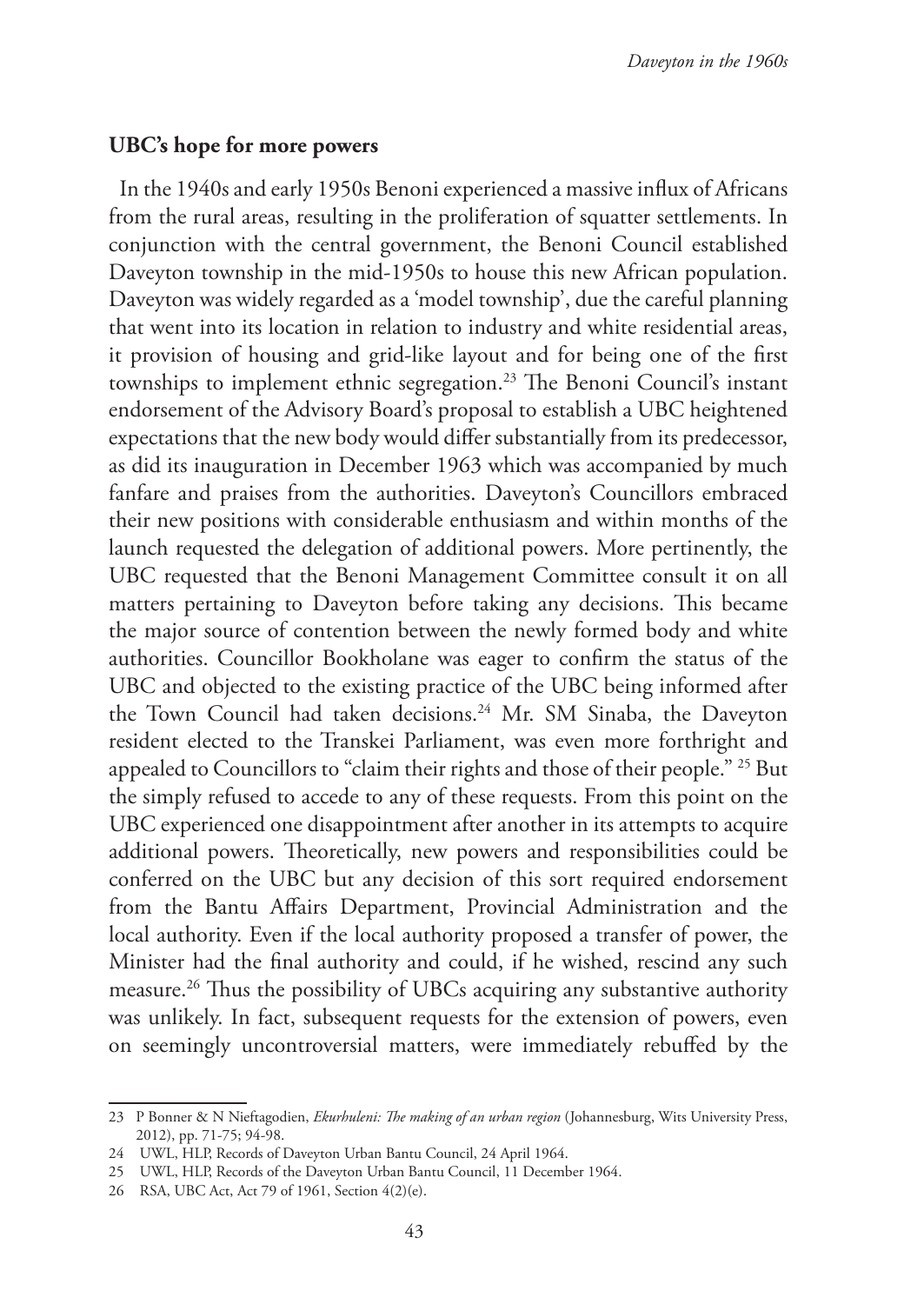Management Committee.<sup>27</sup> By mid-1965 it was apparent that an impasse had been reached between the UBC and the Management Committee. Early in 1966 the Management Committee made appointments without even consulting the UBC whose objections were reduced to expressing "dismay" at being informed about appointments and dismissals only after decisions had been taken.28

Despite these early rebuffs the UBC continued in its efforts to secure some influence over the important question of finances in Daveyton. It routinely recommended expenditure items for the budget of the local authority, regarding this as an integral part of its responsibility. Although they were allowed to submit proposed items of expenditure the opinion of the UBC on this vital matter was usually not seriously considered. For example, the UBC's proposals for the 1964/65 and 1965/66 budgets were totally omitted from the official budgets drawn by the Council. All they could hope for was that their proposals would be considered the following year.<sup>29</sup> Even on trivial matters such as entertaining Ward Committee members, the UBC found it did not have the authority, let alone the finances, to proceed without the permission of the Benoni Council.30

By 1966 most members of Daveyton's UBC seemed to have resigned themselves to the impotence of the body, while others continued to hope that persistent requests for some autonomy would eventually be acceded to. Some Councillors did however express strong objections. Councillor Myataza complained bitterly that "There was a feeling that the Management Committee ran the affairs of the Bantu Council in Daveyton and that in doing so, it ignored the Council. Things had been done without the Council's knowledge… The Management Committee seemed to treat the Councillors as 'toy councillors'".31 These sentiments were echoed by Councillor Bookholane, who went further to call for the removal of the white local authority from the management of the affairs to African townships. Instead, he argued, UBC's should be directly accountable to the BAD.

In a manner which was not entirely dissimilar from the 1930s and 1940s many Councillors fell back on the one limited area in which they could

<sup>27</sup> For example, in 1965 the UBC requested authority to appoint black staff but the request was refused.

<sup>28</sup> UWL, HLP, Records of the Daveyton Urban Bantu Council, 21 January 1966.

<sup>29</sup> UWL, HLP, Records of the Daveyton Urban Bantu Council, 21 January 1966.

<sup>30</sup> UWL, HLP, Records of the Daveyton Urban Bantu Council, 22 April 1966.

<sup>31</sup> UWL, HLP, Records of the Daveyton Urban Bantu Council, Minutes of meeting with the Mancom, 26 April 1966.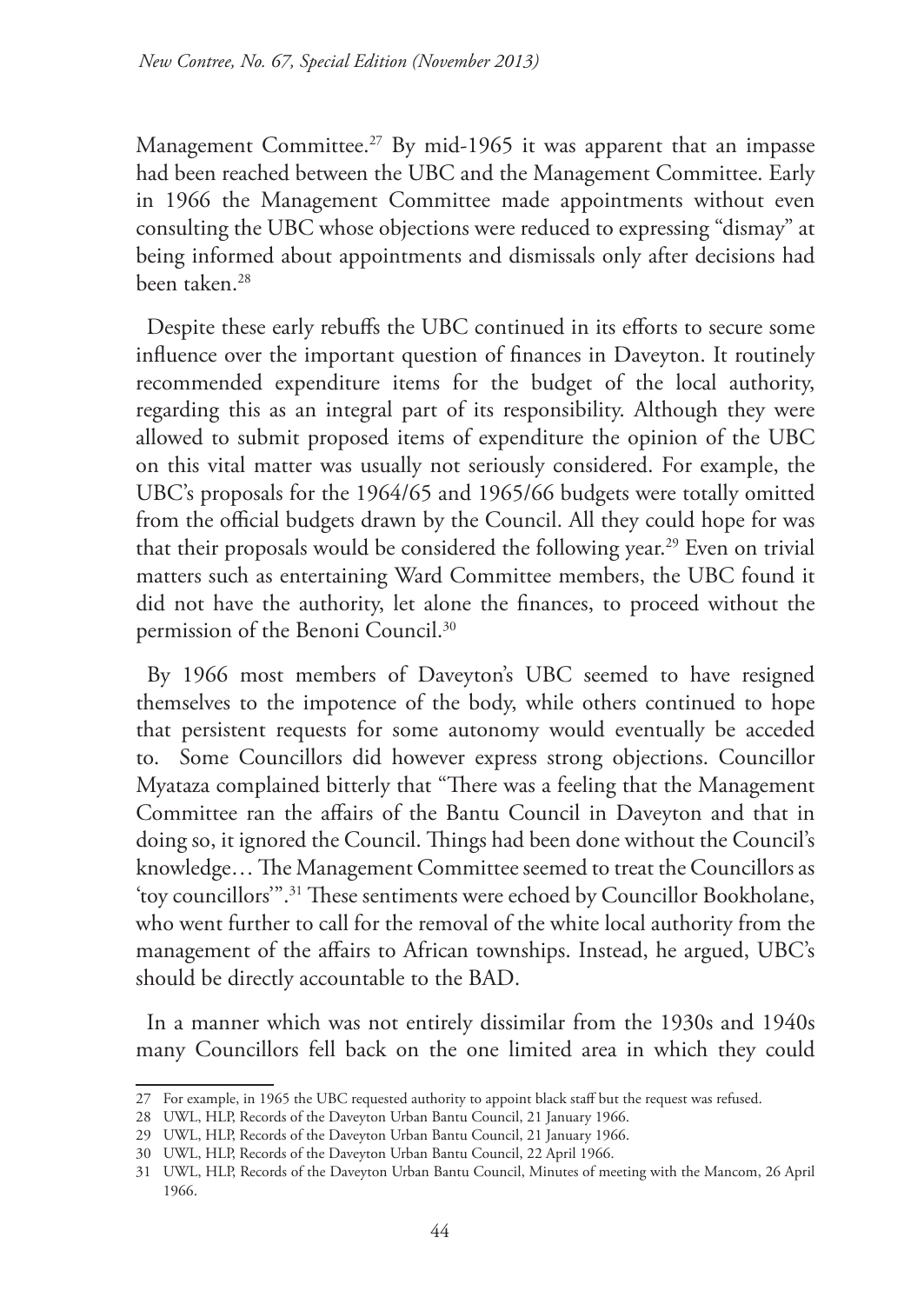play a meaningful role: settling township disputes. Those who were called on to intervene in domestic problems, resolve squabbles between neighbours or discipline errant youth were usually people of some authority in the township. One of the main unofficial functions of the ward committees was to act, together with the councillor, as mediators in their respective wards. Elected councillors, who had the support of at least some, usually older and conservative residents often played the leading role in township dispute resolution. The authorities had an ambivalent attitude to this form of "township justice." On the one hand, it recognised the importance of the practice and even encouraged "respectable" residents to instil peace in the township. On the other hand, it was opposed to giving black residents too much authority over important matters such as control and security. In the late sixties this ambivalence was resolved in favour of further restricting the role of the elected Councillors as township mediators while at the same time permitting selected councillors (who were mainly the urban representatives of "tribal authorities") to become more active in this respect. It was move designed further to limit the already weak base of support enjoyed by elected Councillors and to augment the influence of 'tribal representatives'. Almost inevitably, this strategy generated enmity between the two sets of councillors.

In 1967 these matters came to a head. At first there were complaints that selected Councillors, especially the Zulu representatives, were not confining their activities to their particular wards but were 'just grabbing anybody anywhere". Councillor Khumalo also accused selected councillors of becoming increasingly unco-operative.<sup>32</sup> The government was, however, unsympathetic to the concerns of the elected councillors. Mr. P.S. van der Merwe of the BAD responded to the complaints by emphasising the government's support for urban "tribal" representatives:<sup>33</sup>

... the Government considered all Bantu people in urban areas as subjects of some chief or other. There was no Bantu person who belonged to a municipality. A chief's representative who was a selected member of the Council had two sets of functions and duties. In the first place, he had a duty to his chief who appointed him. As a representative of a chief he had to work for the people whom the chief may have in a certain urban area and he was responsible to the chief and this Council at home as regards all the problems of the subjects of that particular chief. A selected member was also a chief's

<sup>32</sup> UWL, HLP, Records of the Daveyton Urban Bantu Council, 21 April 1967, Minutes of the UBC meeting, 28 March 1967.

<sup>33</sup> UWL, HLP, Records of the Daveyton Urban Bantu Council, 21 April 1967, Minutes of the UBC meeting, 28 March 1967.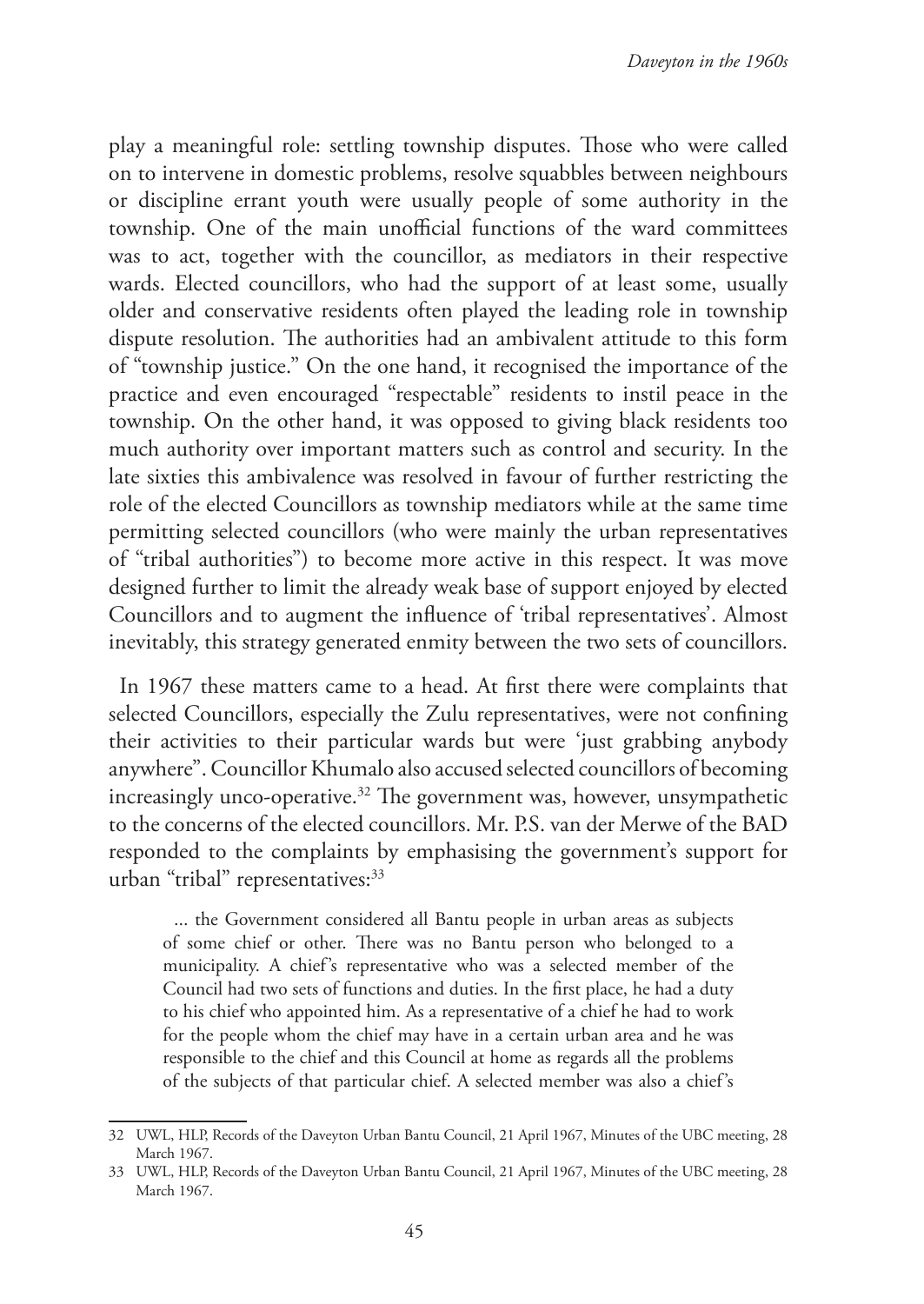representative; but whilst serving on the Council he undertook the functions and duties of the Council. In one instance he was the representative of the Chief and his Council (kgotla) at home, and in the other he was a selected member of a council the functions and duties of which he had to adhere to as a member of the council.

The government also formalised the mediation role of the "tribal representatives"by establishing local "tribal" boards. The Tswana Board was the first of these to be created and was specifically authorised to settle disputes among Tswana.<sup>34</sup> In 1970 the Benoni Council endorsed a government decree<sup>35</sup> which denied elected Councillors the right to settle disputes without the permission of the Township Manager. This new directive utterly disempowered the UBC as the Manager would heneceforth decide whether or not a dispute warranted reference to the police, Welfare Department of the Bantu Affairs Commissioner.<sup>36</sup> The UBC was incensed by the latest diminution of its role. Councillor Phosa, who drafted a lengthy statement in response to this decree, claimed the whole community would be adversely affected if Councillors could not settle marital disputes or discipline children. He contended that the Advisory Boards and the new UBC have been working hand in hand with both the Township Manager and the SAP – but how is it going to be now that the UBC has to put is hands off such an important matter as the settling of disputes – How is our Township going to look like?... Over weekends when the Township Manager will not be available and when people have over-enjoyed themselves somehow poor victims have nobody to run to for help.

The UBC thus wanted to retain the right to dispense "traditional" justice, which the government had previously endorsed. Phosa claimed "[t]here is no Bantu in the world who wishes to have his domestic affairs settled in court. All cases of dispute are dealt with by his own people and it is only when no solution is forthcoming that the matter is reported to higher authorities."<sup>37</sup> However, the government was no longer interested in having any township structure mediate between it and township residents on political and judicial matters. By the late sixties crime in the townships was on the increase, especially

<sup>34</sup> UWL, HLP, Records of the Daveyton Urban Bantu Council, 22 October 1967, Minutes of the UBC meeting, 22 September 1970.

<sup>35</sup> UWL, HLP, Records of the Daveyton Urban Bantu Council, 23 July 1970, Minutes of the UBC meeting, 23 June 1970. Reference to a government circular by Councillor Phosa.

<sup>36</sup> UWL, HLP, Records of the Daveyton Urban Bantu Council, 23 July 1970, Minutes of the UBC meeting, 23 June 1970.

<sup>37</sup> UWL, HLP, Records of the Daveyton Urban Bantu Council, 23 July 1970, Minutes of the UBC meeting, 23 June 1970. "Statement by Councillor Phosa on settlement of disputes".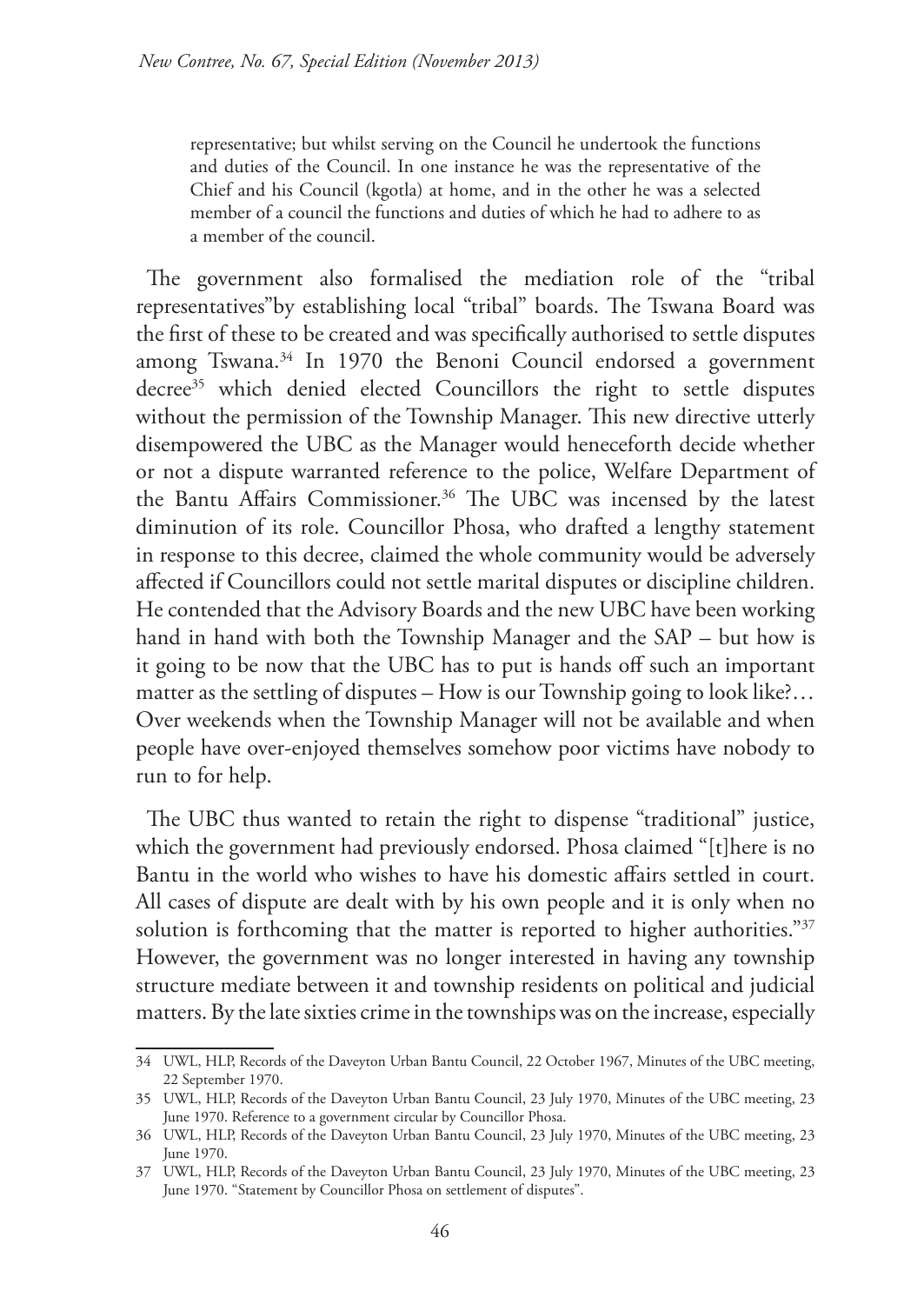among youth, and the authorities were not convinced of the ability of UBCs to stem the growing tide of youth delinquency. It was equally concerned that if the UBC were successful in mediating all disputes in the township, an alternative, albeit informal, judicial system would develop that would not necessarily be under its control. Such a system would also be a source of power for the UBC or any other authoritative forum leading it. Reports that councillors were charging residents to settle disputes confirmed these fears.<sup>38</sup>

The Bantu Affairs Commissioner, Mr. Evans, was adamant the UBC would have to comply with the Department's directive and instructed them not to interfere in administrative matters. Councillors were even deprived of the right to refer or accompany people to the Commissioner's office.<sup>39</sup> The evertightening grip of authoritarian rule was being felt at every level of urban African society. Influx control measures were tightened, pass and permit controls were enforced more vigorously and surveillance of townships were augmented by extending police powers and the structure of townships.<sup>40</sup> With these measures, the Nationalist government systematically diminished the political space within which the compliant and conservative township politicians could operate, rendering them virtually ineffective. Not surprisingly, the UBC's were universally derided as a Useless Boys' Club and by the mid-1970s the state was forced to rethink its strategy of depriving township authorities of meaningful power.<sup>41</sup>

### **Residential and urban rights under attack**

In the late 1960s the government launched fresh attacks against the few rights enjoyed by urban Africans. For example, the Physical Planning and Utilisation of Resources Act of 1967 placed restrictions on the use of African labour in a conscious attempt to reduce the white-black ratio in industry.<sup>42</sup> This piece of legislation, together with a host of others promulgated in the late sixties, aimed at limiting the number of Africans working and living

<sup>38</sup> UWL, HLP, Records of the Daveyton Urban Bantu Council, 23 July 1970, Minutes of the UBC meeting, 23 June 1970. "Statement by Councillor Phosa on settlement of disputes".

<sup>39</sup> UWL, HLP, Report of the Daveyton UBC, 22 October 1970, Minutes of the Daveyton UBC meeting, 22 September 1970.

<sup>40</sup> P Bonner & N Nieftagodien, *Kathorus – a history* (Johannesburg, Maskew Miller Longman, 2001), pp. 48-58; P Bonner & N Nieftagodien, *Alexandra – A history* (Johannesburg, Wits University Press, 2008), pp. 185-191.

<sup>41</sup> P Bonner & N Nieftagodien, *Kathorus...*, pp. 58-62.

<sup>42</sup> M Legassick, "Legislation, ideology and economy in Post-1948 South Africa", *Journal of Southern African Studies*, 1(1), 1974.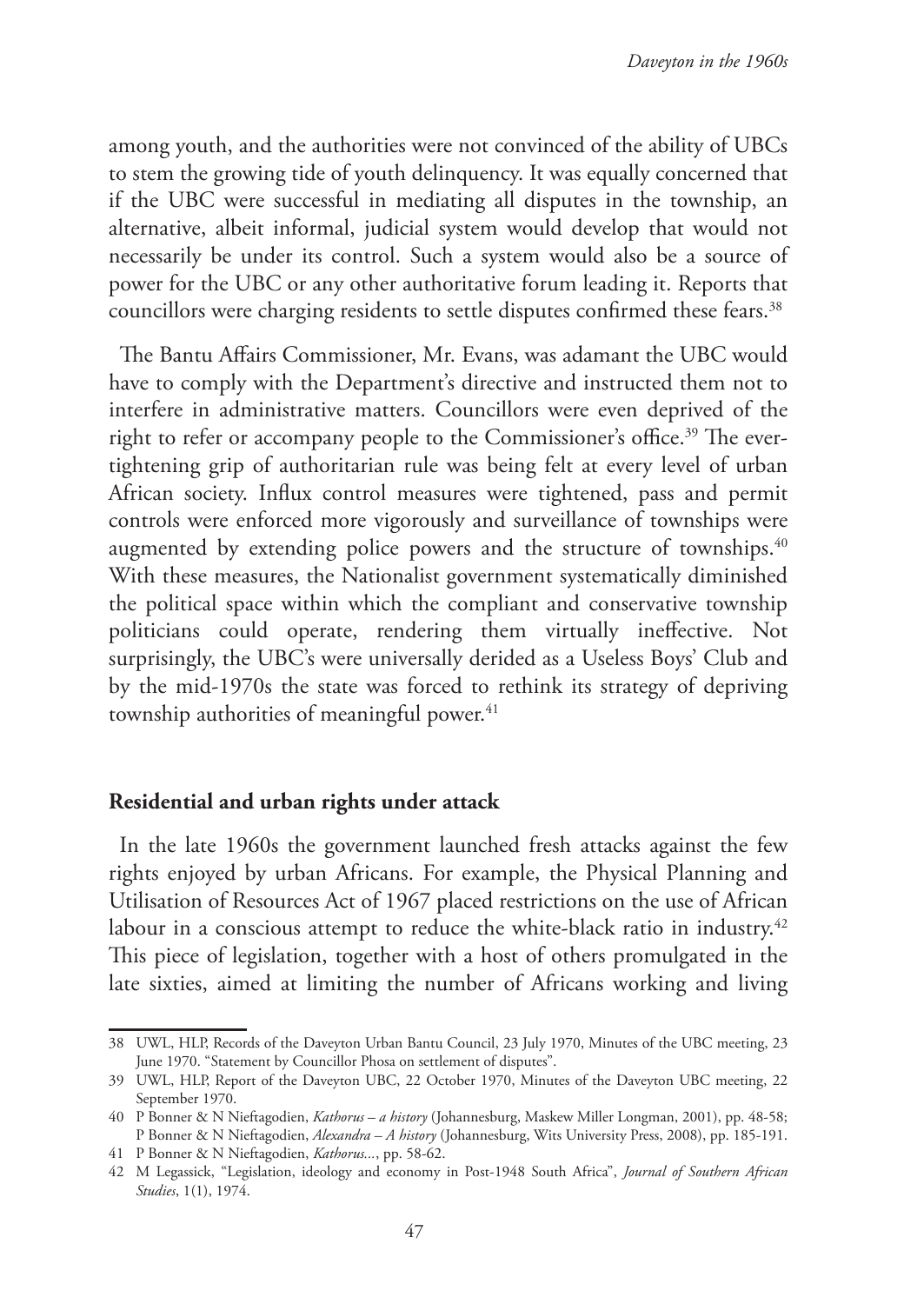in "white" urban areas. The Minister of BAD, MC Nel, appealed to local officials to rally behind the government's programme to reverse the tide of African urbanisation: 43

One of the chief aims of my Department is to bring to fruition the State policy of reversing the stream of Bantu to the White areas and to bring about an exodus of these Bantu to their homelands.

I want to mobilize everyone into an active and effective taskgroup that will co-operate on this national goal. I ask all of you to widen your horizons to become nation builders instead of township builders.

You as my licensed officials, are not only legally obliged but also morally bound to promote the policy of my Department and I take it as granted that I can fully rely upon you in this respect.

Benoni's white authorities concurred with the overall strategic approach spelt out by the Minister, evidenced by Mathewson caution to Daveyton's Councillors not to criticise the government's policies. He informed the UBC that:44

The "Minister" looked upon Daveyton and Wattville as being in a White area. Executive power could be in the hands of the Bantu in their homelands. It did appear that the "Minister"did not want a Council to talk about matters outside its jurisdiction. Matters of policy were not to be discussed.

One immediate consequence of this approach was to severely limit homeownership in the townships.

In the late 1960s the UBC proposed the creation of a scheme to raise loans to assist residents to build their own houses. Few residents could afford to build their own house but there were some who had the means to service loans. Despite pleas from the UBC for support to this group, Benoni's authorities insisted it would only consider such a step once at least three hundred applicants were received.<sup>45</sup> Consequently, nothing came of the proposal. National legislation governing housing loans to Africans also effectively excluded almost the entire urban African population from qualifying for such loans. Individuals could apply for State loans of £250 if the cost of the house did not exceed  $£450$ . The balance of the price had to be paid by the prospective home-owner to the state. Anyone who wanted to build a house costing more

<sup>43</sup> UWL, HLP, Report of the Daveyton Urban Bantu Council, 21 November 1968.

<sup>44</sup> UWL, HLP, Report of the Daveyton Urban Bantu Council, 21 November 1968, Minutes of the UBC meeting, 29 October 1968.

<sup>45</sup> UWL, HLP, Report of the Daveyton UBC, 22 January 1965.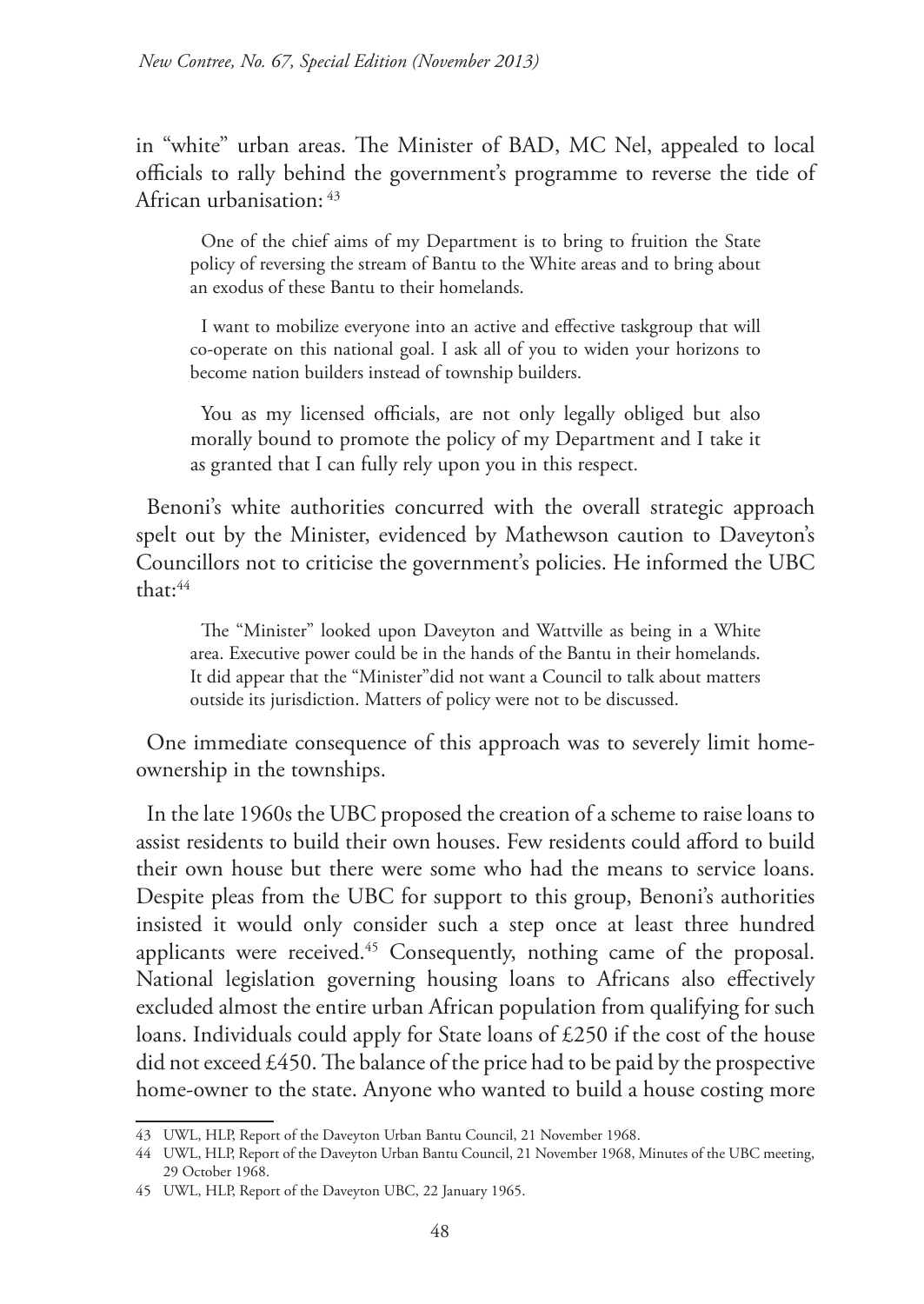than £450 had to be rich enough to bear the entire cost. Qualifying for loans from building societies was also completely ruled out as these institutions could only grant loans to people who actually held the title to the land, which effectively excluded residents of the new townships.<sup>46</sup>

Residents from Benoni Old Location were especially affected by these restrictions. Many of them were home-owners in the location and wanted to purchase houses in the new township. Some of them wanted, and could afford, to improve their homes with the money received as compensation for the loss of their houses in the location. The UBC was understandably incensed and cognisant of the disappointment felt by many old location residents "who still looked forward to buying the houses they now occupied in Daveyton." Councillor Ratale reminded the Council of the significance of purchasing house: "By buying a house", he told the white local authority officials present at a UBC meeting, "residents were being enabled to invest in a small way. They then felt that they owned something and that even if they had to leave the areas, they would be compensated. They improved the houses because they knew the houses belonged to them."47 The government of course intended exactly the opposite and was determined to undermine any sense Africans might develop of permanence in the urban areas.

African home-ownership in the urban areas suffered a crippling blow in 1967 when the government prohibited any further house purchasing by urban Africans. In particular, local authorities were instructed that, "All dwellings in urban Bantu residential areas should, … , be made available to the inhabitants on a letting basis only." To ensure compliance the government warned local authorities that it would not consider any application for the "erection of new housing schemes where the right of occupation of dwellings is to be sold to Bantu". Furthermore, houses acquired by the municipalities due to payment default could not be resold to Africans.<sup>48</sup> These restrictions were directed particularly against "professional Bantu" who the government wanted to discourage from settling permanently in the urban areas. Local authorities were permitted to build houses for the professionals on condition that they only occupied on a letting basis. "Bantu falling within the higher income group", the government's policy stipulated, "should in all circumstances, be encouraged to erect houses of a higher standard in Bantu Township in the

<sup>46</sup> RSA, SAIRR, *Survey of Race Relations*, 1955-1956, p. 121.

<sup>47</sup> UWL, HLP, Daveyton UBC Report, 21 March 1967, Minutes of the UBC meeting, 28 February 1967.

<sup>48</sup> CAD, MB 2/3/97 AN10 (2), Circular from the Department of Bantu Administration and Development, 28 December 1967.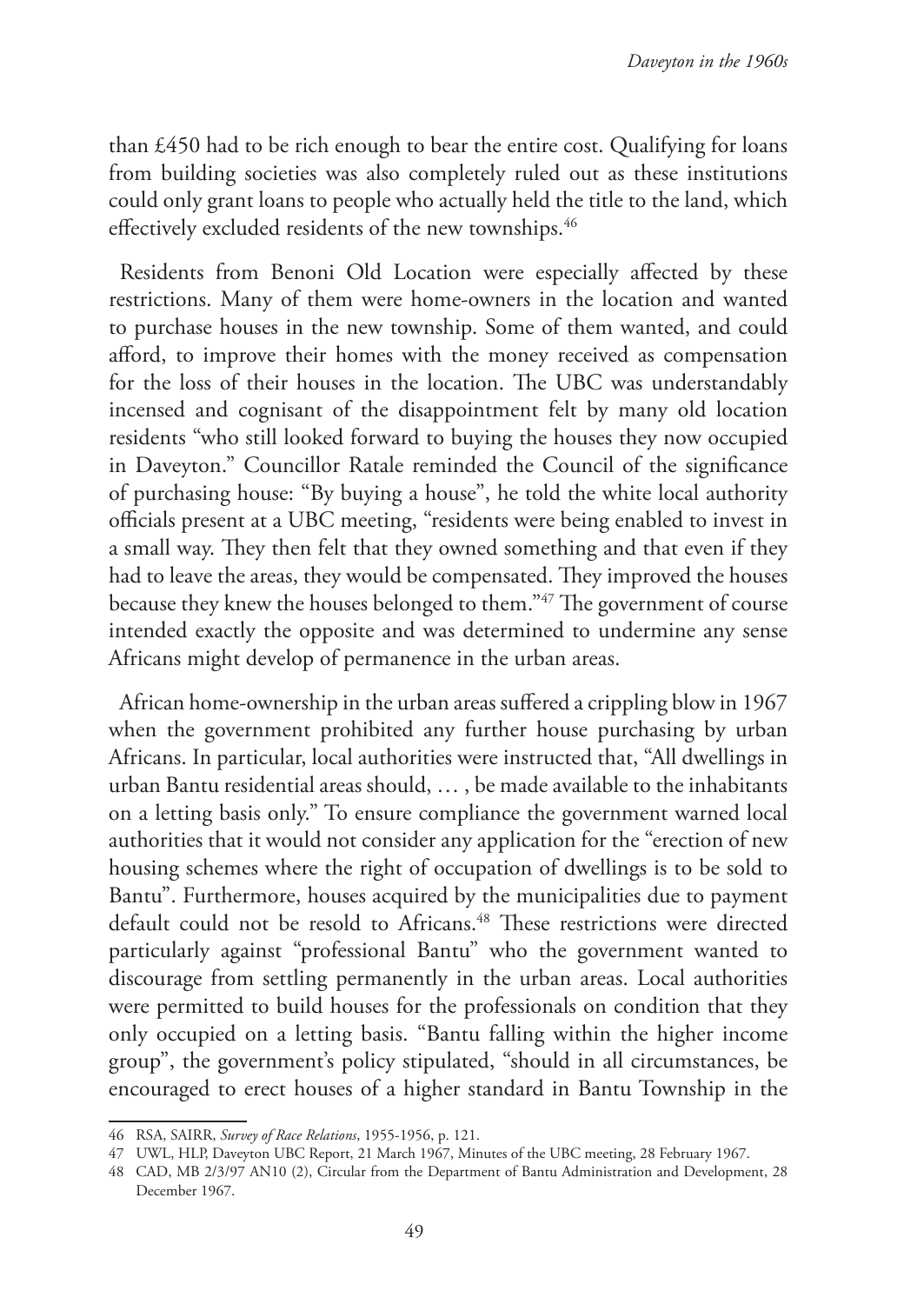Homelands of their ethnic group and where they can obtain title for the  $land$ ".49

Curbing prospects for the growth of an urban-based African middle class was also extended to entrepreneurial activities. The government increasingly pressed Town Councils to persuade emerging businessmen or professionals to ply their trade in designated "homelands". According to this policy "trading by Bantu in White Areas is not an inherent primary opportunity for them, but should be allowed only where necessary, within the urban Bantu residential area for the benefit of the Bantu."50 In reality this was a highly qualified right. In conformity with group area policies only Africans were allowed to trade in African townships. However, township businesses were restricted to meeting only the basic needs of residents. "The establishment of Bantu businesses", the government instructed local authorities, "which do not confine themselves to the provision of the daily essential domestic necessities of the Bantu which must be easily obtainable must not be allowed." African traders were not even allowed to own more than one business in the same urban area, whether it was of the same type or not. Again the government's directives in this regard were explicit:<sup>51</sup>

The establishment in the White areas of Bantu companies and partnerships with the object of combining their resources in order to enable them to embark upon larger and more extensive business propositions is against policy and they must not be afforded trading facilities in urban Bantu residential areas.

It was the government's policy to encourage and if necessary, coerce, African entrepreneurs to establish themselves in the homelands. A flourishing middle class, it hoped, would enhance the economy of the "homelands" and lend it some legitimacy. "Moneyed Bantu and Bantu companies", insisted the government, "ought to establish themselves in the Bantu homelands where they can invest their capital on a permanent basis to the advantage of their people and own homeland."

This left Daveyton bereft of shops to cater for the needs of residents. For example, in 1964 there was only one green grocer catering for the whole

<sup>49</sup> CAD, MB 2/3/97 AN10 (2), Circular from the Department of Bantu Administration and Development, 28 December 1967.

<sup>50</sup> UWL, HLP, Report of the Daveyton Urban Bantu Council, 22 March 1963, Circular from the Secretary of BAD, 14 February 1963.

<sup>51</sup> UWL, HLP, Report of the Daveyton Urban Bantu Council, 22 March 1963, Circular from the Secretary of BAD, 14 February 1963.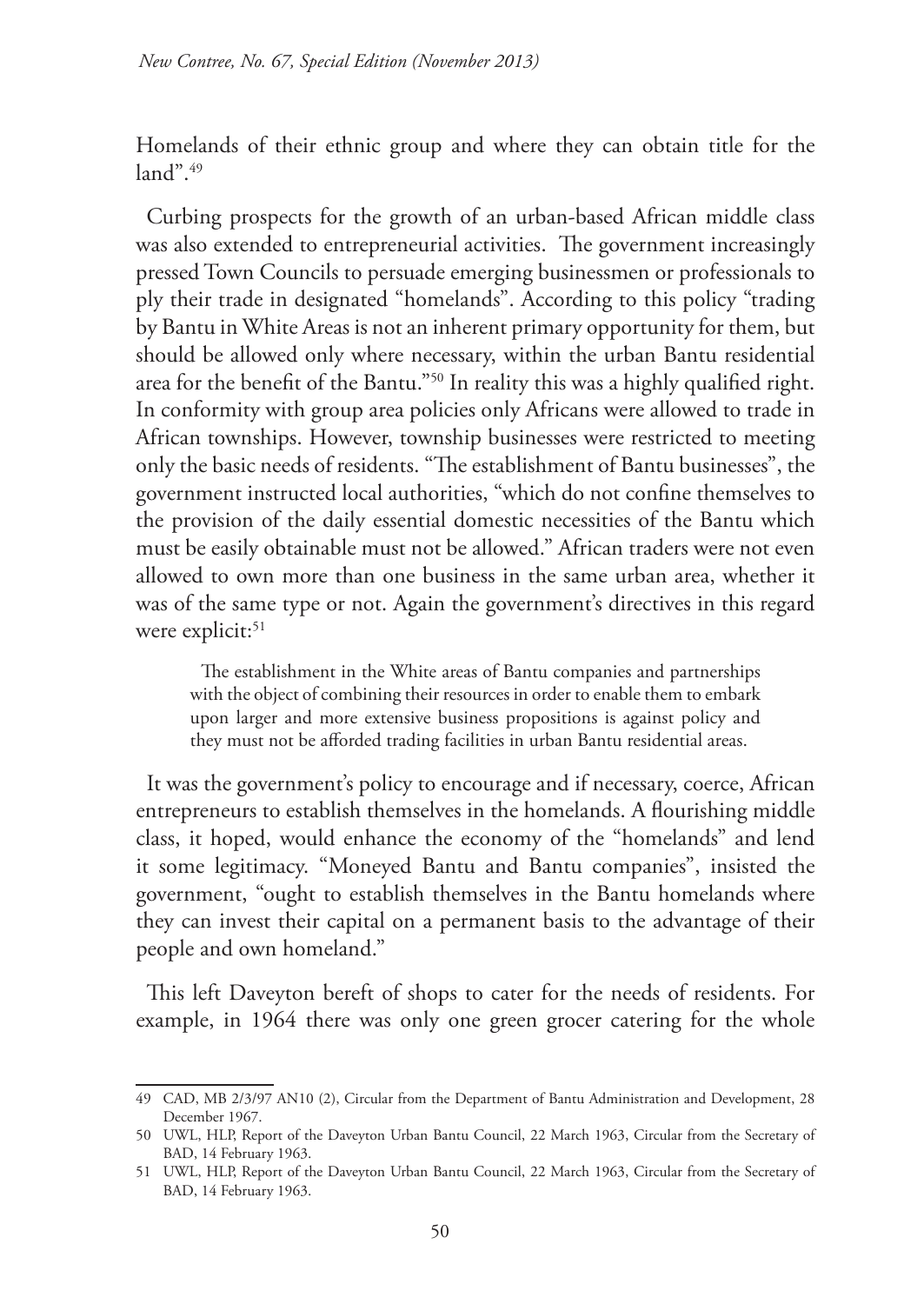township.52 Shopkeepers in the township also faced competition from outside traders. In 1965 the UBC voiced its alarm "at the amount of hawking by non-Bantu that takes place on the roads leading to Daveyton and also in the Township. We wish to urge that a stop be put to this practice."53 However, the Council was unsympathetic to their pleas arguing that these traders operated from land that fell outside the Council's jurisdiction and could therefore not be prevented from trading. As the removal from the old location gained momentum and the population of Daveyton increased, the demand for extra trading also mounted. Under these circumstances the shortcomings in the existing policy became more apparent. The UBC accused the Benoni Council of treating townships unfairly by, for example, not allowing African businessmen to establish garages or dry-cleaners. Local traders, they argued, were prejudiced because the small shops provided by the Council made it impossible for them to store large quantities of goods. They were therefore unable to buy in bulk to lower their prices in order to become more competitive.<sup>54</sup> Consequently, many township residents preferred to shop elsewhere, using township traders only as 'stop gap measures'. The restrictions of the sixties therefore left no sector of the townships untouched. Workers, entrepreneurs and even the conservative elite were subjected to various forms of oppressive measures that made their existence in the urban townships increasingly precarious and despairing.

### **The marginalisation of African women**

African women bore the brunt of the restrictions imposed on urban Africans. Walker has argued that the state was especially anxious to control African women. In her view, "what concerned the state most about African women in this early period of apartheid was their presence in the urban areas, and the growing permanency of the African community that it revealed." In addition, the NP wanted to "bolster the myth of the reserves as the true "homelands" of the African people", which aim required that women be coerced into residing there in large numbers.<sup>55</sup> These arguments are especially apposite to the second phase of apartheid.

<sup>52</sup> UWL, HLP, Report of the Daveyton Urban Bantu Council, 23 October 1964, Minutes of the UBC meeting, 22 September 1964.

<sup>53</sup> UWL, HLP, Report of the Daveyton Urban Bantu Council, 24 September 1965.

<sup>54</sup> UWL, HLP, Report of the Daveyton Urban Bantu Council, 22 July 1966, Minutes of the UBC meeting, 28 June 1966.

<sup>55</sup> C Walker, *Women and resistance in South Africa* (London, Onyx Press, 1982), p. 127.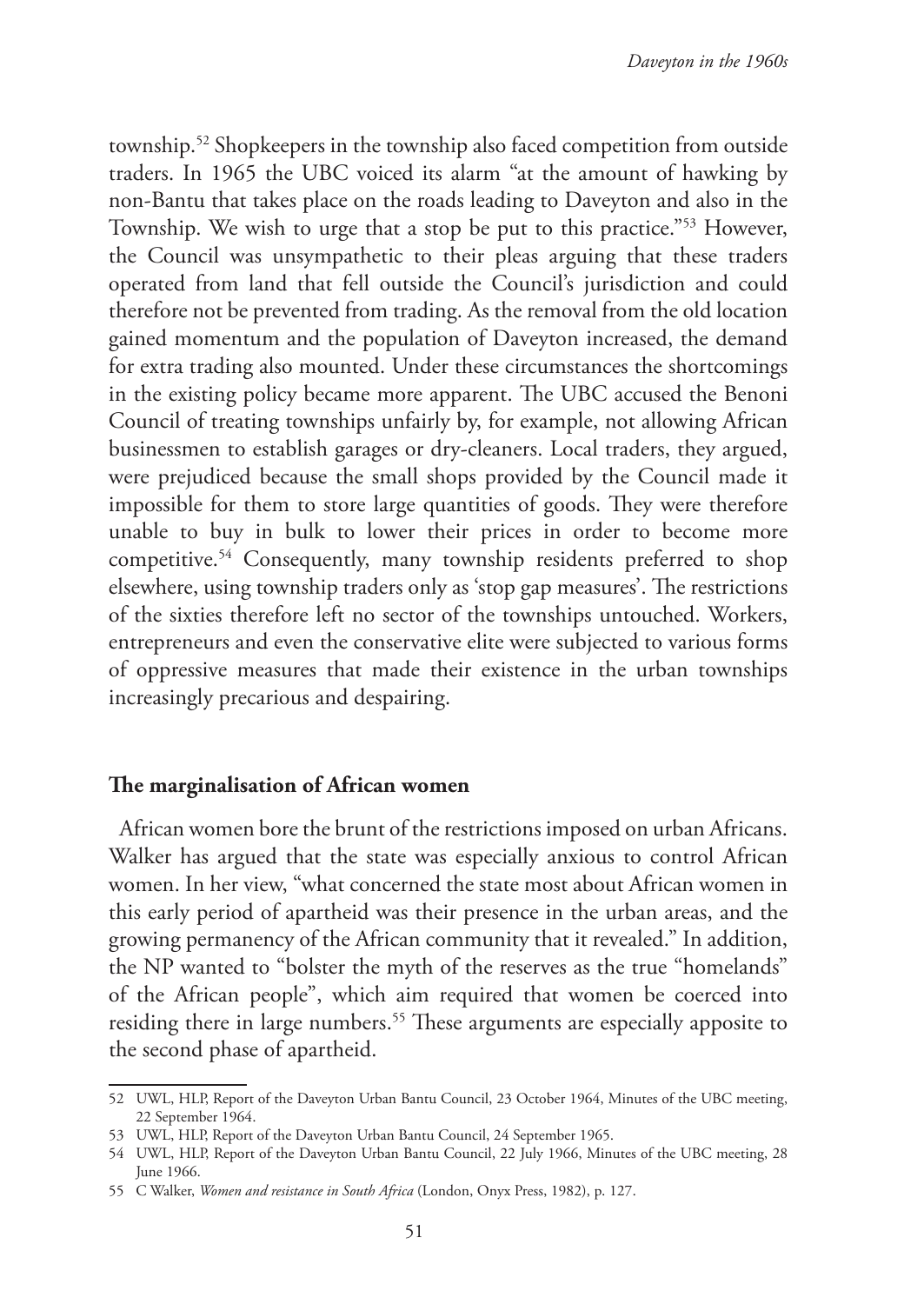A primary concern of the state in the fifties was the apparent disintegration of the African family.56 "Loose unions" and "illegitimacy" were blamed for the decline in social mores and as important contributory factors to the general lawlessness in the locations. Tsotsism, for example, was explained primarily as the outcome of the supposed lack of parental control and authority in the townships. In his assessment of urban African life, Eiselen enumerated what he believed to be the prominent social ills afflicting townships: "the social life is vitiated by loose morals, the incidence of illegitimacy is very high, parental control is ineffective, juvenile delinquency is prevalent, drunkenness is on the increase and life is made insecure by the unsavoury and dangerous activities of rival gangs." The underlying problem (and therefore solution) seemed quite obvious to Eiselen: 57

What is lacking... is the steady influence of a happy home life, strong family units and a healthy community spirit, factors which played such an important part in the tribal life of the Bantu.

Therefore, from the state's perspective the establishment stable urban African family units became an important theme in overall policy to control urban Africans.

On the one hand, the authorities encouraged 'urbanised Bantu women"to settle down because their "presence had a stabilising effect on the family and on the community in general."58 On the other hand, "undesirable"or 'loose women"who did not contribute to building stable families became the main targets of influx control and "endorsement out"of the urban areas. Influx control was especially problematic for those women engaged in the informal location economy. Their very livelihood was threatened and their options progressively limited. For the overwhelming majority who were not prepared to return to the rural areas, there were only two options available to qualify legally to stay in the urban areas – either find formal employment or marry a man with section  $10(1)$  rights.<sup>59</sup>

In the old locations men, and especially single women, could live without detection as lodgers or squatters. Under these circumstances their continued

<sup>56</sup> P Bonner, "Family, crime and political consciousness on the East Rand, 1939-1955", *Journal of Southern African Studies*, Vol.14, 1987, p. 395.

<sup>57</sup> Record of proceedings of the sixth annual conference of IANA, 1957, Opening address by WMM Eiselen.

<sup>58</sup> Record of proceedings of the sixth annual conference of IANA, 1957, Knoetze paper on "Socio-Economic problems arising from the presence or absence of Bantu women in the Bantu townships".

<sup>59</sup> D Posel, *The making of apartheid...*, p. 206.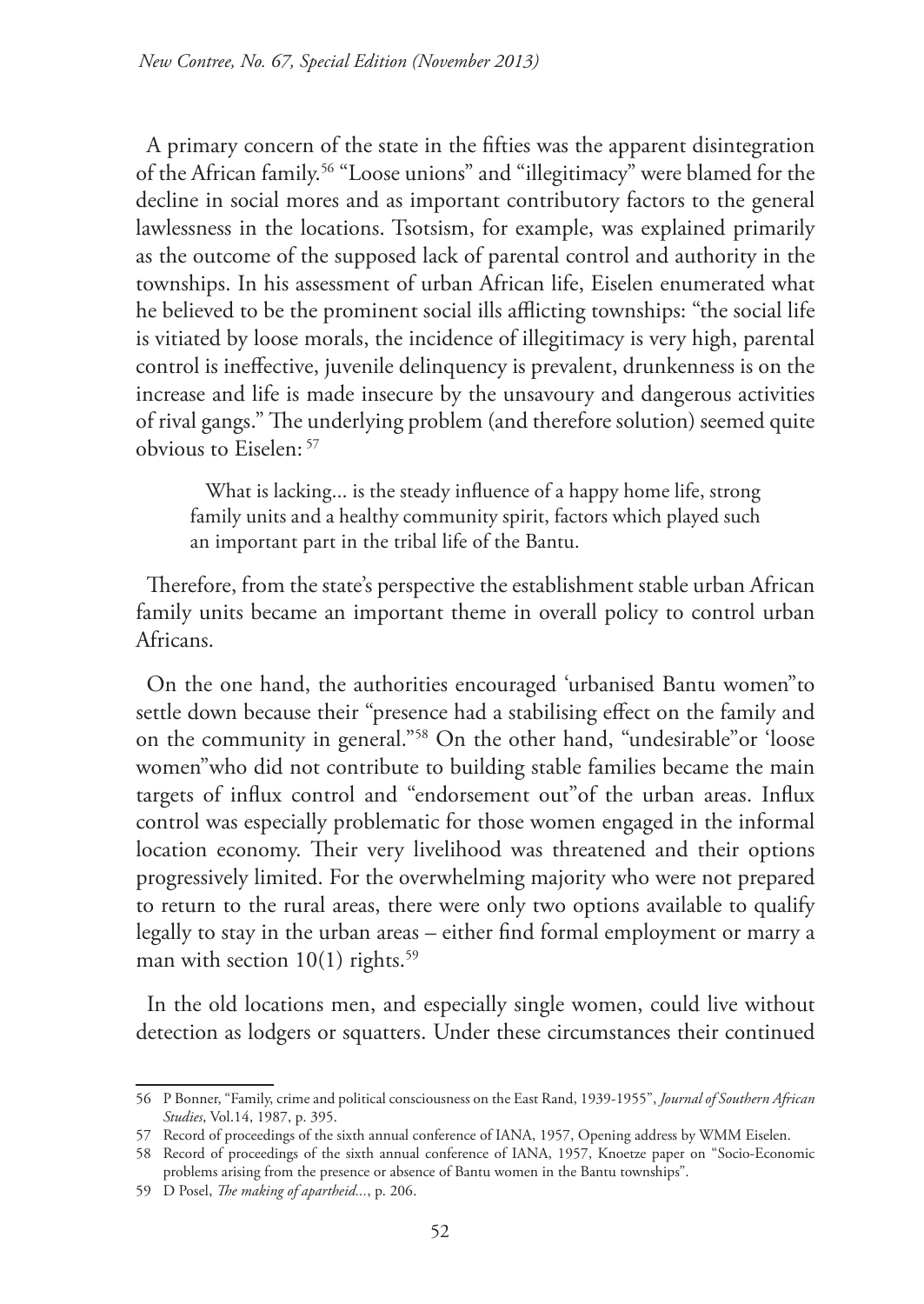presence in the town was not dictated by whether they were part of a family. In the new townships, however, it became virtually impossible to avoid marriage. Women were not allowed to own houses, which were allocated only to male family heads. As a result, they became more dependent on men for housing, which caused them to be subjected to another level of control, namely, male domination. Although women were also subjected to patriarchal domination in the old location, it was relatively easier to escape without the danger of losing the right to remain in the location. The precarious existence of women in the new townships became increasingly evident during the sixties. $60$ 

The Daveyton UBC routinely voiced concerns about the plight of women in the township, particularly over the apparently high incidence of men deserting their marital partners. Many cases were reported of men who, after entering into a union with a woman in order qualify for a house, evicted her from the premises. Some of these men would enter into new marriages and insert the names of their new wives on the residential permit. The result was that the evicted woman, often with her children, were left destitute and without any prospect of finding a house.<sup>61</sup> D. Henwood, the deputy Director of Non-European Affairs in Benoni, confirmed that unmarried African women who lived with a man had no residential rights. Only women who were in legal unions could consider making claims for residential rights. Many women in these positions did not qualify for section 10 (1) rights and were therefore especially vulnerable to being "endorsed out"of the township to the "homelands".

Throughout the 1960s the state further tightened the noose on women. For example, the 1964 Bantu Laws Amendment Act prohibited African women from entering the urban areas, except on a visitor's permit. A directive issued in September 1967 by the Secretary of BAD expressly forbade African women from being placed on a housing waiting list, even if they qualified in terms of Section 10.62 Many women of course did not qualify in terms of section 10 (1) rights, which increased their dependence on males. Councillor Lerutle explained the burdens faced by African widows who experienced enormous difficulty in finding accommodation for themselves and their dependants. He pleaded that the policy be relaxed in order to permit the allocation of houses to the widows of deceased tenants, who would within a reasonable

<sup>60</sup> P Bonner & N Nieftagodien, *Alexandra*, pp. 185-191.

<sup>61</sup> UWL, HLP, Report of the Daveyton Urban Bantu Council, 19 November 1965.

<sup>62</sup> UWL, HLP, Report of the Daveyton Urban Bantu Council, 22 November 1967, Letter from the Secretary of BAD, 5 September 1967.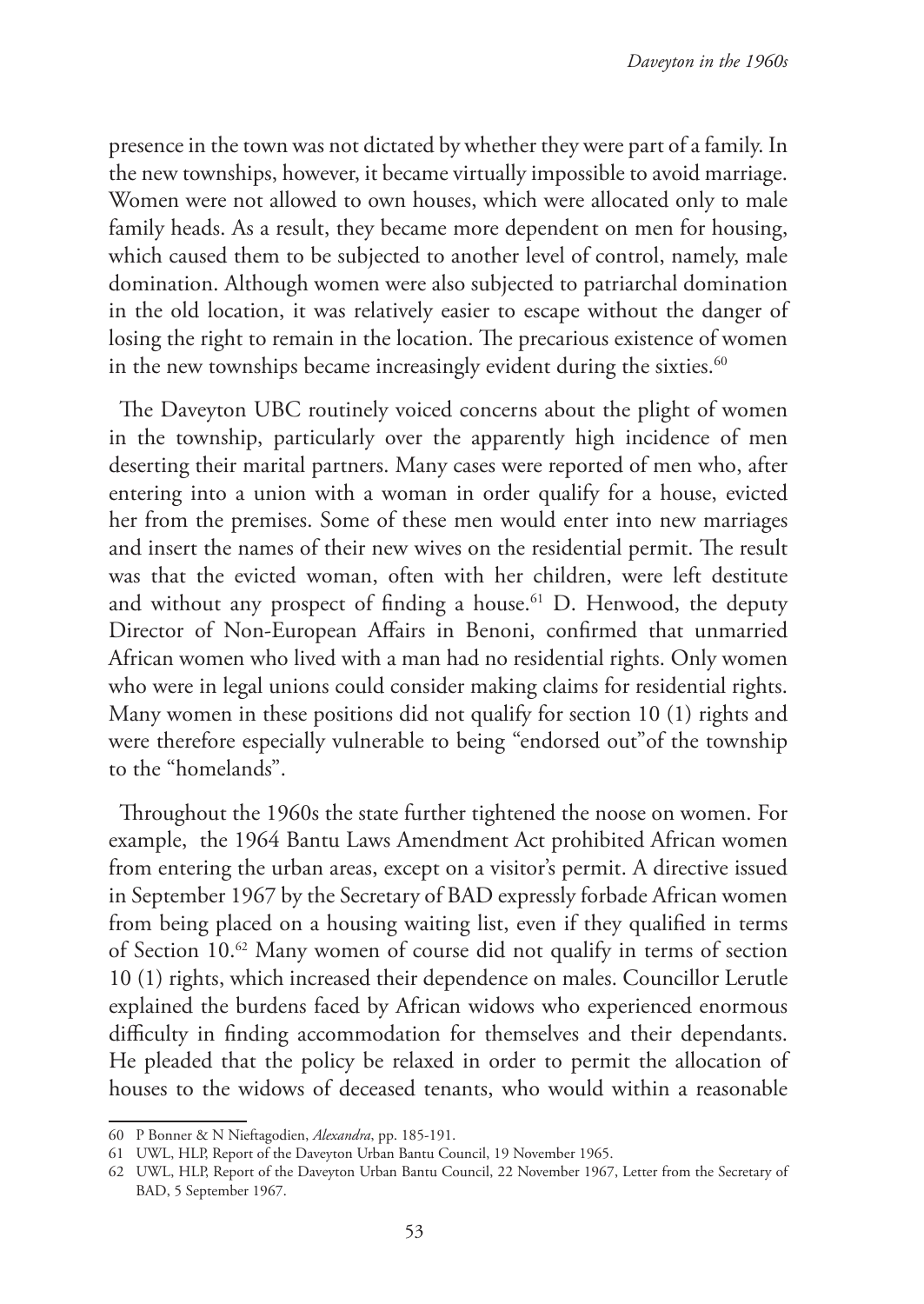period after their bereavement acquire the necessary qualifications. Even those widows who qualified in terms of Section 10 (1) were forced to remain in the prescribed area where they were married. Failing to do so meant they could lose their urban rights. Again, Councillor Lerutle explained that this restriction prevented widows from returning to her own family's place for a period bereavement. Women who were married by customary rites only also faced problems when they were deserted by their spouses or widowed because they could not qualify to become tenants of the houses they occupied. The government however remained unperturbed by the plight of African women. Mr. Gray, the Chief Bantu Affairs Commissioner, explained the state's attitude on these matters:63

The Department's policy is to persuade such widows to settle in the Bantu homelands. … in terms of the law, females who transfer from one prescribed area to another lose their qualifications in the former area. Widowed daughters may return to their original places of domicile but they will not qualify as tenants of houses…

The precarious existence of African women in urban townships was reflected in the starkest terms the extent and callousness of apartheid. By the late sixties as the arrogance and power of the Nationalist Party ballooned, urban Africans experienced the most intensive control of almost every facet of their lives. The consequences of "high apartheid" however extended beyond the attack on urban rights. It increasingly also undermined the living conditions of the inhabitants of the "modern" townships.

## **Conclusion**

During the first decade of its existence, Daveyton was revered as the model African township, and for good reasons. From the point of view of the authorities it closely conformed to the government's main policies and achieved the two main aims for which it was created, namely, the stabilisation and control of urban Africans. However, even as the residents of Daveyton began to experience improvements in their lives from the early 1960s, the government began introducing policies that would eventually undermine these gains. The government's promotion of the "homelands" system in the 1960s and the post-Sharpeville repression stripped urban Africans of most of the

<sup>63</sup> UWL, HLP, Report of the Daveyton Urban Bantu Council, 23 January 1968.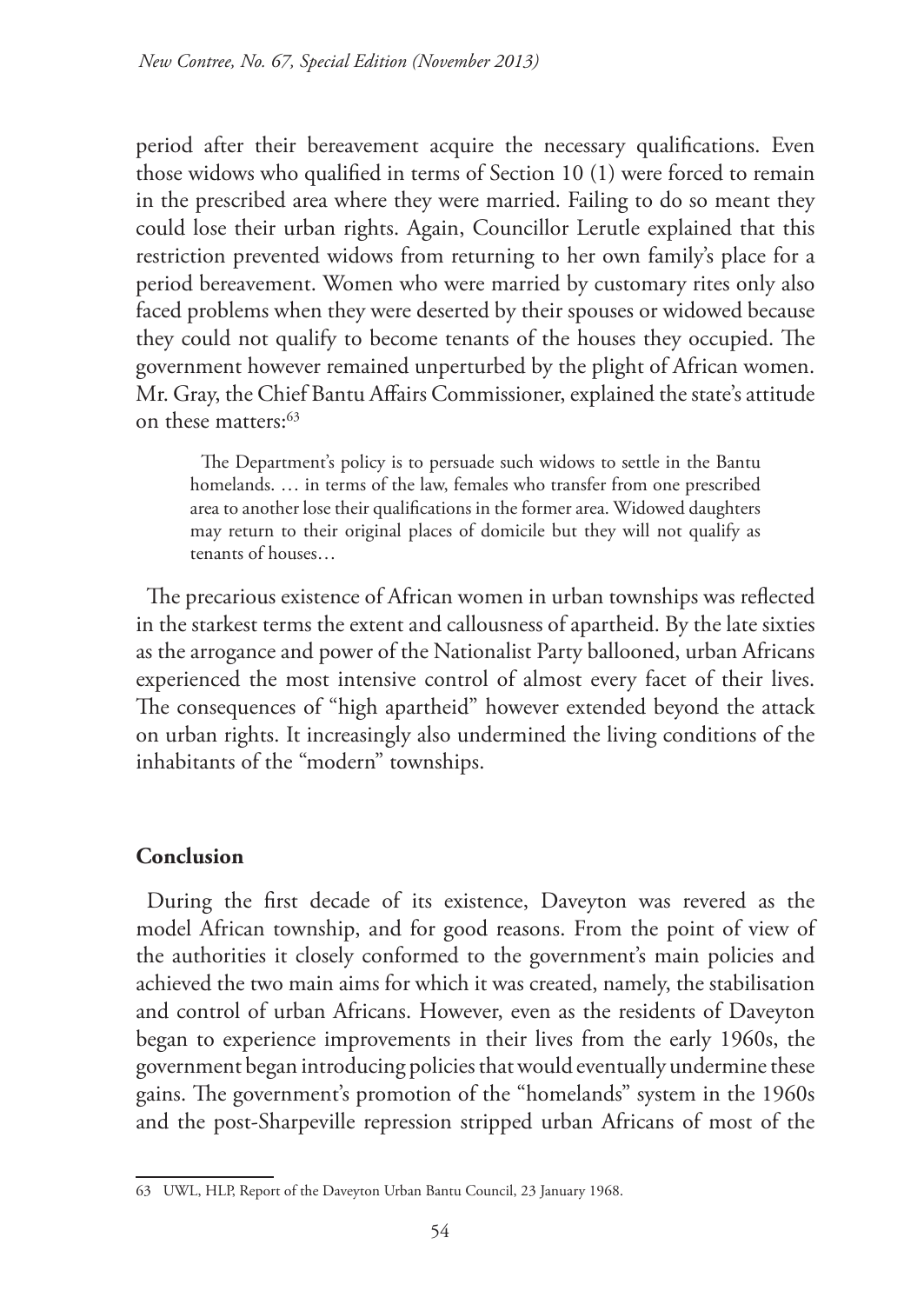limited "freedoms" and "rights" which they had previously enjoyed. Women especially bore the brunt of the government's tightening of controls on urban Africans. Even the compliant and conservative political elite who functioned in the UBCs found the authorities unwilling to vest any substantive powers in them, which rendered these bodies ineffectual either as representatives of township residents or as mediators between residents and the authorities. The government's single-minded promotion of the "homelands" system occurred at the expense of urban African residential areas. Undoubtedly, it satisfied apartheid ideologues desire to excise all vestiges of urban rights from Africans and only recognise "political rights" for Africans in ethnic homelands. But this doctrinaire approach proved remarkably short-sighted as it completely alienated urban Africans and undermines subsequent efforts by the state to extend limited rights in response to mounting political opposition. As such, state efforts from the mid-1970s to reconstruct compliant local administrations foundered on the rocks of its ideological pursuits at the height of its power in the 1960s.